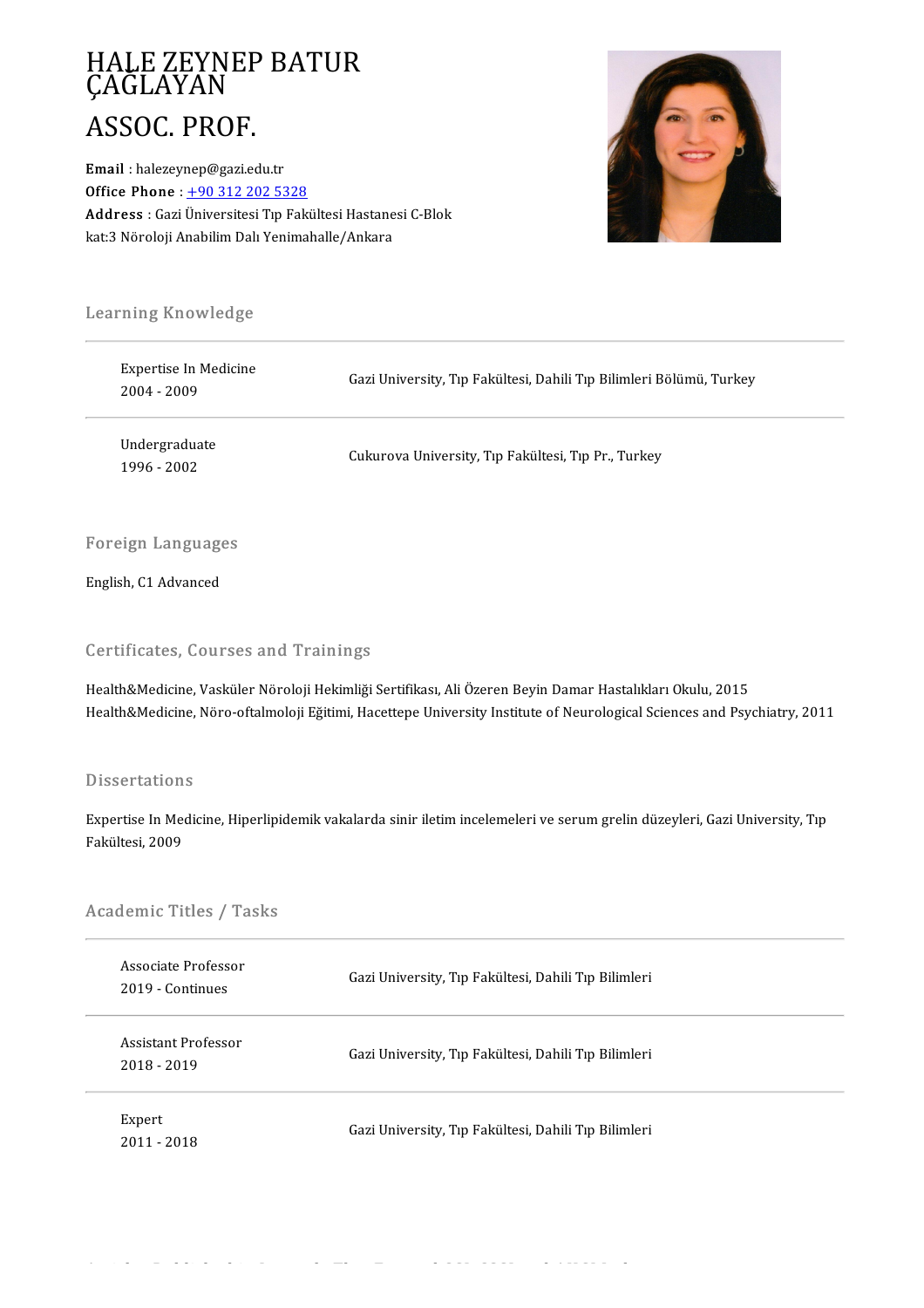- nticles Published in Journals That Entered SCI, SSCI and AHCI Indexes<br>1. Posterior Circulation Alberta Stroke Program Early Computed Tomography Score (pc-ASPECT) for<br>the Evaluation of Carabellar Inforate The Evaluation of Cerebellar Infarcts.<br>The Evaluation of Cerebellar Infarcts.<br>Altinormak T. Noglial P. Potur Ceglavon H. Posterior Circulation Alberta Stroke Program Early Computed Tomogra<br>the Evaluation of Cerebellar Infarcts.<br>Altiparmak T., Nazliel B., Batur Caglayan H. Z. , Tokgoz N., Akyol Gurses A., Ucar M.<br>The neuvelagist 2022 (Jeurnal the Evaluation of Cerebellar Infarcts.<br>Altiparmak T., Nazliel B., Batur Caglayan H. Z. , Tokgoz N., Akyol Gurses A., Ucar M.<br>The neurologist, 2022 (Journal Indexed in SCI Expanded) Altiparmak T., Nazliel B., Batur Caglayan H. Z. , Tokgoz N., Akyol Gurses A., Ucar M.<br>2. Pre- and Post-stenting Cerebral Blood Flow Velocities in Patients with Carotid Artery Stenosis.<br>3. Pre- and Post-stenting Cerebral Bl
- The neurologist, 2022 (Journal Indexed in SCI Expanded)<br>Pre- and Post-stenting Cerebral Blood Flow Velocities in Patients<br>Akkaya E., Nazliel B., Caglayan Batur H. Z. , Ilgit E., Onal B., Akkan K., Irkec C.<br>Naurolagy India Pre- and Post-stenting Cerebral Blood Flow Velocities in Patients with Carot<br>Akkaya E., Nazliel B., Caglayan Batur H. Z. , Ilgit E., Onal B., Akkan K., Irkec C.<br>Neurology India, vol.69, no.6, pp.1711-1715, 2021 (Journal In 3. Akkaya E., Nazliel B., Caglayan Batur H. Z. , Ilgit E., Onal B., Akkan K., Irkec C.<br>3. The functional reach test in people with multiple sclerosis: a reliability and validity study<br>3. The functional reach test in people
- Neurology India, vol.69, no.6, pp.1711-1715, 2021 (Journal Indexed in SCI Expanded)<br>The functional reach test in people with multiple sclerosis: a reliability and validity study<br>Soke F., ELDEMİR S., Ozkan T., ÖZKUL Ç., Gul The functional reach<br>Soke F., ELDEMİR S., O.<br>ÇAĞLAYAN H. Z. , et al.<br>puvsiotuep apv tuec Soke F., ELDEMİR S., Ozkan T., ÖZKUL Ç., Gulsen E. O. , GÜLŞEN Ç., ELDEMİ<br>ÇAĞLAYAN H. Z. , et al.<br>PHYSIOTHERAPY THEORY AND PRACTICE, 2021 (Journal Indexed in SCI)<br>Headache features of serebellar isebemis strekes: Clinisel

4. Headache features of cerebellar ischemic strokes: Clinical and radiological-experiences of a single center. PHYSIO"<br>Headac<br>center. Headache features of cerebellar ischemic strokes: Clinical and radiologi<br>center.<br>Altiparmak T., Nazlıel B., Batur Çağlayan H. Z. , Tokgöz N., Akyol Gürses A., Uçar M.<br>Journal of clinical nourosciance : official journal of

Journal of clinical neuroscience : official journal of the Neurosurgical Society of Australasia, vol.88, pp.173-177, Altiparmak T., Nazlıel B., Batur Çağlayan F<br>Journal of clinical neuroscience : official jo<br>2021 (Journal Indexed in SCI Expanded)<br>Assessment of Batients with Intressy 2021 (Journal Indexed in SCI Expanded)

5. Assessment of Patients with Intracerebral Hemorrhage or Hemorrhagic Transformation in the Assessment of Patients with Intracerebral Hemorrhage or Hemorrhagic Transformation in the<br>VENOST Study<br>Duman T., Yayla V., Uludüz D., Özaydln Göksu E., Yürekli V. A. , Genç H., Utku U., Çlnar N., Tekeli H., Sungur M. A. ,

**VE**<br>Du<br>al. Duman T., Yayla V., Uludüz D., Özaydln Göksu E., Yürekli V. A. , Genç H., Ut<br>al.<br>European Neurology, vol.83, pp.615-621, 2021 (Journal Indexed in SCI)<br>Determinants of preuentable strake Ankare ACPOSS strake preu

- al.<br>6. European Neurology, vol.83, pp.615-621, 2021 (Journal Indexed in SCI)<br>6. Determinants of preventable stroke-Ankara ACROSS stroke preventability study European Neurology, vol.83, pp.615-621, 2021 (Journal Indexed in SCI)<br><mark>Determinants of preventable stroke-Ankara ACROSS stroke preventability study</mark><br>Erkent I., Topçuoğlu M. A. , Sorgun M. H. , Batur Çağlayan H. Z. , Togay Determinants of preventable stroke-Ankara ACROSS stroke preventability study<br>Erkent I., Topçuoğlu M. A. , Sorgun M. H. , Batur Çağlayan H. Z. , Togay Işıkay C., Nazlıel B., Arsava E. I<br>JOURNAL OF STROKE & CEREBROVASCULAR D Erkent I., Topçuoğlu M. A., Sorgun M. H., Batur Çağlayan H. Z., Togay Işıkay C., Nazlıel B., Arsava E. M.<br>JOURNAL OF STROKE & CEREBROVASCULAR DISEASES, vol.29, no.7, 2020 (Journal Indexed in SCI)<br>7. Epileptic seizures in c
- JOURNAL OF STROKE & CEREBROVASCULAR DISEASES, vol.29, no.7, 2020 (Journal Indexed in SCI)<br>Epileptic seizures in cerebral venous sinus thrombosis: Subgroup analysis of VENOST study<br>Uluduz D., MİDİ İ., Duman T., Yayla V., KA Epileptic s<br>Uluduz D., M.<br>A. , et al.<br>SEIZUDE EI Uluduz D., MİDİ İ., Duman T., Yayla V., KARAHAN A. Y. , AFSAR N., Goksu E. O. , Mengulluoglu N., A<br>M. A. , et al.<br>SEIZURE-EUROPEAN JOURNAL OF EPILEPSY, vol.78, pp.113-117, 2020 (Journal Indexed in SCI)<br>The prehable rele of

- M. A., et al.<br>SEIZURE-EUROPEAN JOURNAL OF EPILEPSY, vol.78, pp.113-117, 2020 (Journal Indexed in SCI)<br>8. The probable role of insulin resistance and SIRT1 proteins in the Alzheimer's disease.<br>Tural P. Altan N. Irlies C. Sa SEIZURE-EUROPEAN JOURNAL OF EPILEPSY, vol.78, pp.<br>The probable role of insulin resistance and SIRT:<br>Tural R., Altan N., Irkec C., Sahin D., Batur Caglayan H. Z.<br>Pratislavska lakarska listy vol.121, pp.912,916,2020 (L. The probable role of insulin resistance and SIRT1 proteins in the Alz<br>Tural R., Altan N., Irkec C., Sahin D., Batur Caglayan H. Z.<br>Bratislavske lekarske listy, vol.121, pp.812-816, 2020 (Journal Indexed in SCI)<br>Carabral Va Bratislavske lekarske listy, vol.121, pp.812-816, 2020 (Journal Indexed in SCI)
- Tural R., Altan N., Irkec C., Sahin D., Batur Caglayan H. Z.<br>Bratislavske lekarske listy, vol.121, pp.812-816, 2020 (Journal Indexed in SCI)<br>9. Cerebral Venous Sinus Thrombosis as a Rare Complication of Systemic Lupus Eryt Cerebral Venous Sinus Thrombosis as a Rare Complication of Systemic Lupus Erythematosus:<br>Subgroup Analysis of the VENOST Study<br>Duman T., Demirci S., Uluduz D., KOZAK H. H. , Demir S., Misirli C. H. , Kucukoglu H., Cinar N.

Subgro<br>Duman<br>Ş., et al. Duman T., Demirci S., Uluduz D., KOZAK H. H. , Demir S., Misirli C. H. , Kucukoglu H., Cinar N., Domac F. M.<br>Ş., et al.<br>Journal of Stroke and Cerebrovascular Diseases, vol.28, no.12, 2019 (Journal Indexed in SCI Expanded)<br>

- 5., et al.<br>Journal of Stroke and Cerebrovascular Diseases, vol.28, no.12, 2019 (Journal Indexed in SCI Expanded)<br>10. Magnetic Resonance Imaging of Idiopathic Intracranial Hypertension: Before and After Treatment<br>RATUR CAČL Journal of Stroke and Cerebrovascular Diseases, vol.28, no.12, 2019 (Journal<br>Magnetic Resonance Imaging of Idiopathic Intracranial Hypertension<br>BATUR ÇAĞLAYAN H. Z. , UÇAR M., Hasanreisoglu M., NAZLIEL B., TOKGÖZ N.<br>JOURNA Magnetic Resonance Imaging of Idiopathic Intracranial Hypertension: Before and Afte<br>BATUR ÇAĞLAYAN H. Z. , UÇAR M., Hasanreisoglu M., NAZLIEL B., TOKGÖZ N.<br>JOURNAL OF NEURO-OPHTHALMOLOGY, vol.39, no.3, pp.324-329, 2019 (Jo BATUR ÇAĞLAYAN H. Z. , UÇAR M., Hasanreisoglu M., NAZLIEL B., TOKGÖZ N.<br>JOURNAL OF NEURO-OPHTHALMOLOGY, vol.39, no.3, pp.324-329, 2019 (Journal Indexed in SCI)<br>11. Behcet's disease as a causative factor of cerebral venous
- JOURNAL OF NEURO-OPHTHALM<br>Behcet's disease as a causative<br>data from the VENOST study<br>Unduz D. MiDLL Duman T. Cola Behcet's disease as a causative factor of cerebral venous sinus thrombosis: subgroup analysis of<br>data from the VENOST study<br>Uluduz D., MİDİ İ., Duman T., Colakoglu S., TÜFEKÇİ A., Bakar M., NAZLIEL B., Tascilar N., Goksan d<mark>ata</mark><br>Uludi<br>et al.<br>puer Uluduz D., MİDİ İ., Duman T., Colakoglu S., TÜFEKÇİ A., Bakar M., NAZLIEL I<br>et al.<br>RHEUMATOLOGY, vol.58, no.4, pp.600-608, 2019 (Journal Indexed in SCI)<br>Assessment of maternal serebral blood flow velosity by transsrer

et al.<br>12. Assessment of maternal cerebral blood flow velocity by transcranial Doppler ultrasound before<br>12. Assessment of maternal cerebral blood flow velocity by transcranial Doppler ultrasound before RHEUMATOLOGY, vol.58, no.4, pp.600-608, 2019 (Journal Indexed in SCI)<br>Assessment of maternal cerebral blood flow velocity by transcranial D<br>delivery and in the early postpartum period<br>BATUR CAĞLAYAN H. Z. , NAZLIEL B., Cin Assessment of maternal cerebral blood flow velocity by transcranial D<br>delivery and in the early postpartum period<br>BATUR ÇAĞLAYAN H. Z. , NAZLIEL B., Cinar M., Ataoglu E., Moraloglu O., Irkec C.<br>JOURNAL OE MATERNAL EETAL & delivery and in the early postpartum period<br>BATUR ÇAĞLAYAN H. Z. , NAZLIEL B., Cinar M., Ataoglu E., Moraloglu O., Irkec C.<br>JOURNAL OF MATERNAL-FETAL & NEONATAL MEDICINE, vol.32, no.4, pp.584-589, 2019 (Journal Indexed in

13. The effects of early neurodevelopmental Bobath approach and mobilization on quadriceps muscle thickness in stroke patients JOURNAL OF MATERNAL-FETA<br>The effects of early neurod<br>thickness in stroke patients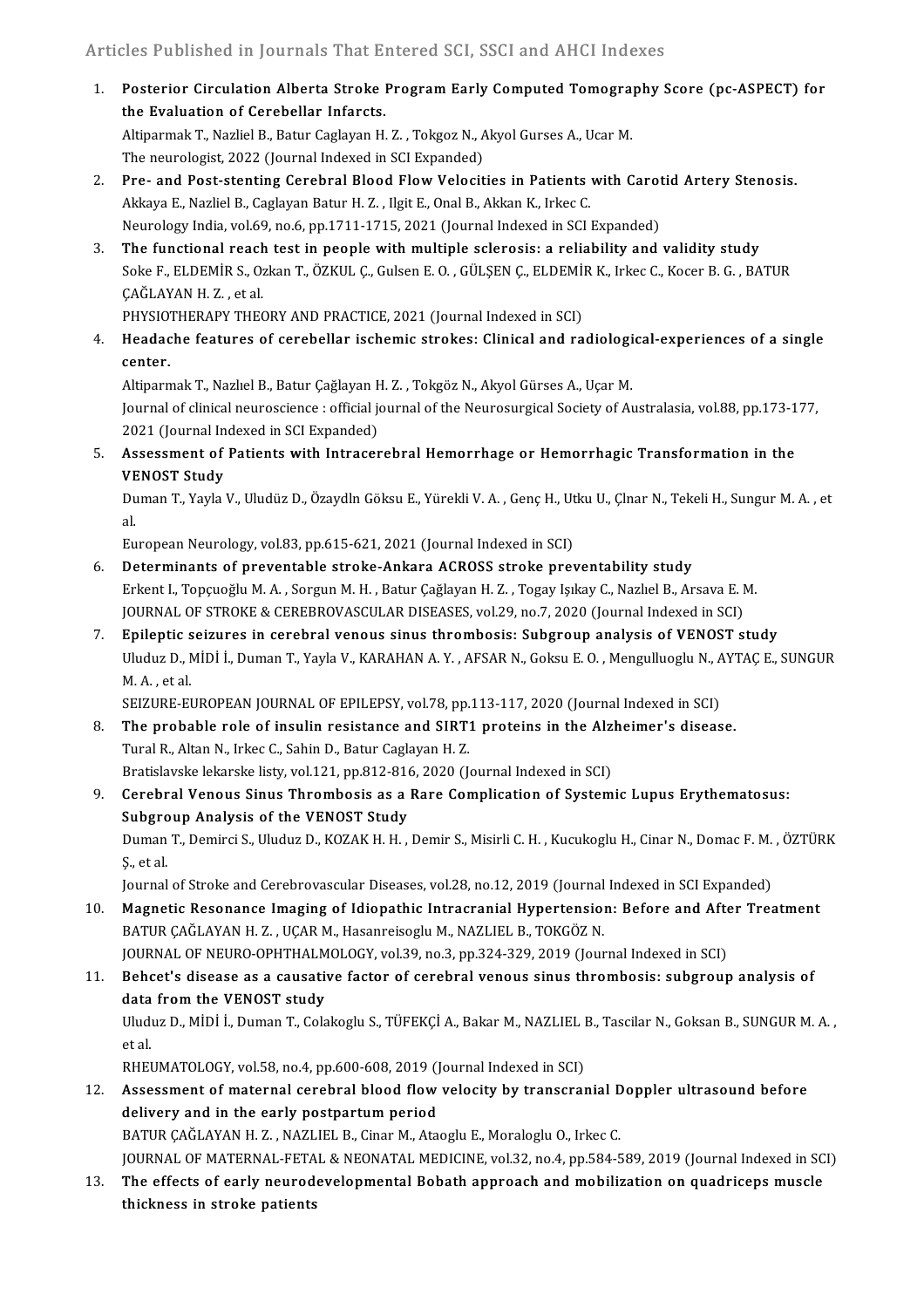GÜÇLÜGÜNDÜZA.,YAZICIG.,ÖZKUL Ç.,KucukH.,BATURÇAĞLAYANH.Z. ,NAZLIELB. GÜÇLÜ GÜNDÜZ A., YAZICI G., ÖZKUL Ç., Kucuk H., BATUR ÇAĞLAYAN H. Z. , NAZLIEL B.<br>TURKISH JOURNAL OF MEDICAL SCIENCES, vol.49, no.1, pp.318-326, 2019 (Journal Indexed in SCI)<br>Carabral blaad flaw valasity in misraine and sh GÜÇLÜ GÜNDÜZ A., YAZICI G., ÖZKUL Ç., Kucuk H., BATUR ÇAĞLAYAN H. Z. , NAZLIEL B.<br>TURKISH JOURNAL OF MEDICAL SCIENCES, vol.49, no.1, pp.318-326, 2019 (Journal Indexed in S(<br>14. Cerebral blood flow velocity in migraine and

- TURKISH JOURNAL OF MEDICAL SCIENCES, vol.49,<br>Cerebral blood flow velocity in migraine and<br>Ozkalayci S. K. , NAZLIEL B., Caglayan H. Z. , Irkec C.<br>JOURNAL OF RAIN PESEARCH vol.1.1, pp.661,666,66 14. Cerebral blood flow velocity in migraine and chronic tension-type headache patients Ozkalayci S. K., NAZLIEL B., Caglayan H. Z., Irkec C. 0zkalayci S. K. , NAZLIEL B., Caglayan H. Z. , Irkec C.<br>15. Voluntary movement reverses the effect of cathodal transcranial direct current stimulation (tDCS)<br>20. Constitution (tDCS)
- JOURNAL OF PAIN RESEARCH, vol.11, pp.661-666, 2018 (Journal Indexed in SCI)<br>Voluntary movement reverses the effect of cathodal transcranial direct<br>on corticomotor excitability<br>Ataoglu E. E. , BATUR CAĞLAYAN H. Z. , CENGİZ Voluntary movement reverses the effect of or<br>on corticomotor excitability<br>Ataoglu E. E. , BATUR ÇAĞLAYAN H. Z. , CENGİZ B.<br>EXPERIMENTAL PRAIN PESEARCH .val.225, no.9.

EXPERIMENTAL BRAIN RESEARCH, vol.235, no.9, pp.2653-2659, 2017 (Journal Indexed in SCI) Ataoglu E. E., BATUR ÇAĞLAYAN H. Z., CENGİZ B.<br>
EXPERIMENTAL BRAIN RESEARCH, vol.235, no.9, pp.2653-2659, 2017 (Journal Indexed in SCI)<br>
16. A Multicenter Study of 1144 Patients with Cerebral Venous Thrombosis: The VENOST

EXPERIMENTAL BRAIN RESEARCH, vol.235, no.9, pp.2653-2659, 2017 (Journal Indexed in SCI)<br>A Multicenter Study of 1144 Patients with Cerebral Venous Thrombosis: The VENOST Study<br>Duman T., Uluduz D., MİDİ İ., Bektas H., KABLAN **A Mu<br>Dum**<br>et al.<br>JOUP Duman T., Uluduz D., MİDİ İ., Bektas H., KABLAN Y., Goksel B. K. , Milanlıoğlu A., Orken D. N. , Aluclu U., Colakoglu S.,<br>et al.<br>JOURNAL OF STROKE & CEREBROVASCULAR DISEASES, vol.26, no.8, pp.1848-1857, 2017 (Journal Index

et al.<br>17. JOURNAL OF STROKE & CEREBROVASCULAR DISEASES, vol.26, no.8, pp.1848-1857, 2017 (Journal Indexed in Space<br>17. The effects of Mat Pilates and Reformer Pilates in patients with Multiple Sclerosis: A randomized<br>17. **JOURNAL OF STROI<br>The effects of Ma<br>controlled study**<br>Bulguresh: L. Gushi The effects of Mat Pilates and Reformer Pilates in patients with Multiple Sclerosis<br>controlled study<br>Bulguroglu I., Guclu-Gunduz A., Yazici G., Ozkul Ç., Irkec C., Nazliel B., BATUR ÇAĞLAYAN H. Z.<br>NEUPOREHABU ITATION vol.4

controlled study<br>Bulguroglu I., Guclu-Gunduz A., Yazici G., Ozkul Ç., Irkec C., Nazliel B., BATUR ÇAĞLAYAN H. Z.<br>NEUROREHABILITATION, vol.41, no.2, pp.413-422, 2017 (Journal Indexed in SCI) Bulguroglu I., Guclu-Gunduz A., Yazici G., Ozkul Ç., Irkec C., Nazliel B., BATUR ÇAĞLAYAN H. Z.<br>NEUROREHABILITATION, vol.41, no.2, pp.413-422, 2017 (Journal Indexed in SCI)<br>18. Cognition, depression, fatigue, and quality o

- NEUROREHABILITATION, vol.41, no.2, pp.413-422, 2017 (Journal Indexed in SCI)<br>Cognition, depression, fatigue, and quality of life in primary Sjogren's syndrome: correla<br>Kocer B., Tezcan M. E. , BATUR ÇAĞLAYAN H. Z. , HAZNED Cognition, depression, fatigue, and quality of life in primary<br>Kocer B., Tezcan M. E. , BATUR ÇAĞLAYAN H. Z. , HAZNEDAROĞLU Ş<br>BRAIN AND BEHAVIOR, vol.6, no.12, 2016 (Journal Indexed in SCI)<br>Olfactory functioning in early m Kocer B., Tezcan M. E. , BATUR ÇAĞLAYAN H. Z. , HAZNEDAROĞLU Ş., GÖKER B., Irkec C., Cetinkaya R.<br>BRAIN AND BEHAVIOR, vol.6, no.12, 2016 (Journal Indexed in SCI)<br>Olfactory functioning in early multiple sclerosis: Sniffin' BRAIN AND BEHAVIOR, vol.6, no.12, 2016 (Journal Indexed in SCI)
- NEUROPSYCHIATRIC DISEASE AND TREATMENT, vol.12, pp.2143-2147, 2016 (Journal Indexed in SCI) BATUR ÇAĞLAYAN H. Z., Irkec C., NAZLIEL B., Gurses A., Capraz I.<br>NEUROPSYCHIATRIC DISEASE AND TREATMENT, vol.12, pp.2143-2147, 2016 (Journal Index<br>20. Primary Sjogren's Syndrome Is Associated with Significant Cognitive Dys
- NEUROPSYCHIATRIC DISEASE AND TREATMENT, vol.12, pp.2143-2147, 2016 (Journal Indexed in SCI)<br><mark>Primary Sjogren's Syndrome Is Associated with Significant Cognitive Dysfunction.</mark><br>Tezcan M. E. , HAZNEDAROĞLU Ş., KOÇER E. B. , S Pri<mark>mary</mark><br>Tezcan M.<br>GÖKER B.<br>ARTHRITI Tezcan M. E. , HAZNEDAROĞLU Ş., KOÇER E. B. , Sonmez C., Mercan R., `<br>GÖKER B.<br>ARTHRITIS & RHEUMATOLOGY, vol.66, 2014 (Journal Indexed in SCI)<br>Multiple selerosis and ontis norve; an analysis of ratinal norv 21. GÖKER B.<br>21. Multiple sclerosis and optic nerve: an analysis of retinal nerve fiber layer thickness and color<br>21. Multiple sclerosis and optic nerve: an analysis of retinal nerve fiber layer thickness and color

- Doppler imaging parameters Multiple sclerosis and optic nerve: an analysis of retinal nerve fiber layer thie<br>Doppler imaging parameters<br>Akcam H. T. , Capraz I. Y. , Aktas Z., Caglayan H. Z. , Oktar S. O. , Hasanreisoglu M., Irkec C.<br>EVE val 28 no.10 Doppler imaging parameters<br>Akcam H. T. , Capraz I. Y. , Aktas Z., Caglayan H. Z. , Oktar S. O. , Ha<br>EYE, vol.28, no.10, pp.1206-1211, 2014 (Journal Indexed in SCI)<br>Hanarin indused thrombosytanonia loading to stroke, loy
- Akcam H. T. , Capraz I. Y. , Aktas Z., Caglayan H. Z. , Oktar S. O. , Hasanreisoglu M., Irkec C.<br>22. Heparin-induced thrombocytopenia leading to stroke, lower extremity arterial occlusive disease, and<br>22. Heparin-induced t EYE, vol.28, no.10, pp.1206-1211<br>Heparin-induced thrombocy<br>skin necrosis: A case report<br>NAZUEL B. Coslaven H.Z., Com Heparin-induced thrombocytopenia leading to stroke, lower<br>skin necrosis: A case report<br>NAZLIEL B., Caglayan H. Z. , Capraz I.Y. , Irkec C., Yagci M., Gesoglu T.<br>PLATELETS, vol.25, po.2, pp.120,121,2014 (Journal Indeved in

skin necrosis: A case report<br>NAZLIEL B., Caglayan H. Z. , Capraz I. Y. , Irkec C., Yagci M., Gesoglu T.<br>PLATELETS, vol.25, no.2, pp.129-131, 2014 (Journal Indexed in SCI)<br>The effects of pilates on balance, mobility and str

- NAZLIEL B., Caglayan H. Z. , Capraz I. Y. , Irkec C., Yagci M., Gesoglu T.<br>PLATELETS, vol.25, no.2, pp.129-131, 2014 (Journal Indexed in SCI)<br>23. The effects of pilates on balance, mobility and strength in patients with mu PLATELETS, vol.25, no.2, pp.129-131, 2014 (Journal Indexed in SCI<br>The effects of pilates on balance, mobility and strength in J<br>Güçlü Gündüz A., Çıtaker S., Irkec C., Nazlıel B., Batur Çağlayan H. Z.<br>NEUPOPEHAPU ITATION vo The effects of pilates on balance, mobility and strength in patients with 1<br>Güçlü Gündüz A., Çıtaker S., Irkec C., Nazlıel B., Batur Çağlayan H. Z.<br>NEUROREHABILITATION, vol.34, no.2, pp.337-342, 2014 (Journal Indexed in SC Güçlü Gündüz A., Çıtaker S., Irkec C., Nazlı<br>NEUROREHABILITATION, vol.34, no.2, pp.<br>24. A diagnostic challenge: dilated pupil<br>PATUP CAČLAYAN H.Z. Colpek L.A., Kar
- NEUROREHABILITATION, vol.34, no.2, pp.337-3<br><mark>A diagnostic challenge: dilated pupil</mark><br>BATUR ÇAĞLAYAN H. Z. , Colpak I. A. , Kansu T.<br>CURRENT ORINION IN ORUTHALMOLOCY vol.3 A diagnostic challenge: dilated pupil<br>BATUR ÇAĞLAYAN H. Z. , Colpak I. A. , Kansu T.<br>CURRENT OPINION IN OPHTHALMOLOGY, vol.24, no.6, pp.550-557, 2013 (Journal Indexed in SCI)<br>Effects of Ai Chi on balange, functional mobili BATUR ÇAĞLAYAN H. Z. , Colpak I. A. , Kansu T.<br>25. Effects of Ai-Chi on balance, functional mobility, strength and fatigue in patients with multiple<br>25. Effects of Ai-Chi on balance, functional mobility, strength and fatig
- CURRENT OPINION IN OPH<br>Effects of Ai-Chi on bala<br>sclerosis: A pilot study<br>Bouraltor D. CÜCLÜ CÜNE Effects of Ai-Chi on balance, functional mobility, strength and fatigue in patients with multiple sclerosis: A pilot study<br>Bayraktar D., GÜÇLÜ GÜNDÜZ A., YAZICI G., Lambeck J., BATUR ÇAĞLAYAN H. Z. , Irkec C., NAZLIEL B.<br>N

sclerosis: A pilot study<br>Bayraktar D., GÜÇLÜ GÜNDÜZ A., YAZICI G., Lambeck J., BATUR ÇAĞLAYAN H. Z. , Irkec C., NAZLIEL B.<br>NEUROREHABILITATION, vol.33, no.3, pp.431-437, 2013 (Journal Indexed in SCI)

- 26. Nerve conduction velocities in hyperlipidemic patients BATUR ÇAĞLAYAN H.Z., NAZLIEL B., Irkec C. Nerve conduction velocities in hyperlipidemic patients<br>BATUR ÇAĞLAYAN H. Z. , NAZLIEL B., Irkec C.<br>NEUROENDOCRINOLOGY LETTERS, vol.34, no.7, pp.643-647, 2013 (Journal Indexed in SCI)<br>Pathological Laughing As a Manifestatio
- 27. Pathological Laughing As a Manifestation in a Clinically Isolated Brainstem Syndrome: A Case Report Kocer B., Oner Y., Batur H. Z., NAZLIEL B., CENGIZ B., Tali T. NEUROENDOCRINOLOGY LETTERS, vol.34, no.7, pp.643-647<br>Pathological Laughing As a Manifestation in a Clinica<br>Kocer B., Oner Y., Batur H. Z. , NAZLIEL B., CENGİZ B., Tali T.<br>JOUPNAL OF NEUROJMACING vol.19 no.2 nn.291.294.299 JOURNAL OF NEUROIMAGING, vol.19, no.3, pp.291-294, 2009 (Journal Indexed in SCI)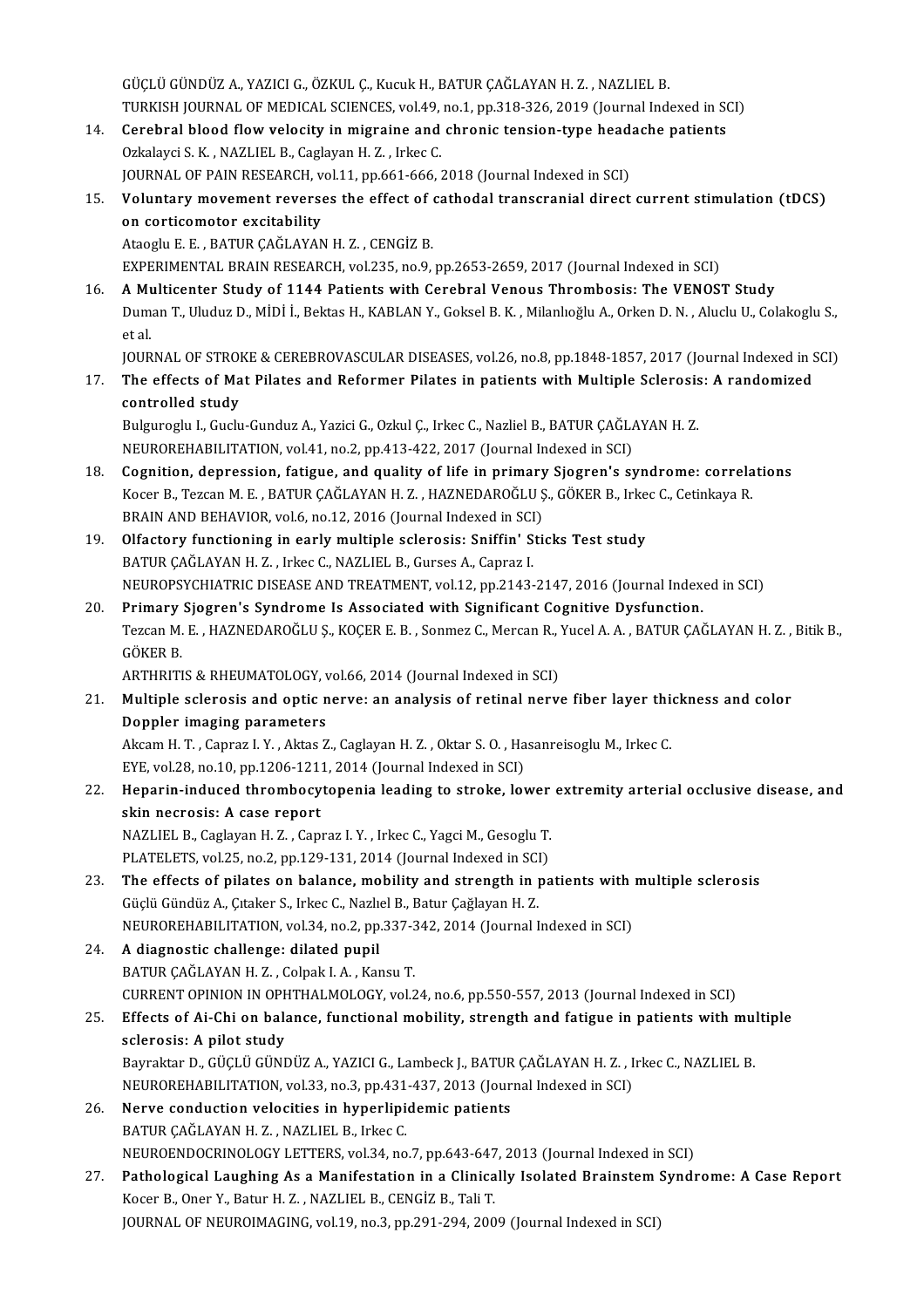28. Vitiligo and multiple sclerosis in a patient treated with interferon beta-1a: a case report<br>Keser B. NAZUEL B. Ogtas M. Patur H. 7 Vitiligo and multiple sclerosis in a pa<br>Kocer B., NAZLIEL B., Oztas M., Batur H. Z.<br>EUROPEAN JOURNAL OF NEUROLOCY vol Vitiligo and multiple sclerosis in a patient treated with interferon beta-1<br>Kocer B., NAZLIEL B., Oztas M., Batur H. Z.<br>EUROPEAN JOURNAL OF NEUROLOGY, vol.16, no.4, 2009 (Journal Indexed in SCI) EUROPEAN JOURNAL OF NEUROLOGY, vol.16, no.4, 2009 (Journal Indexed in SCI)<br>Articles Published in Other Journals

Inticles Published in Other Journals<br>1. The diagnostic and prognostic value of red cell distribution width (RDW) in cerebral venous<br>thrombosis The diagnos<br>The diagnos<br>EATUP CAČL The diagnostic and prognostic value of red cell distribution width (RDW) in cerebral venous<br>thrombosis<br>BATUR ÇAĞLAYAN H. Z. , AKYOL GÜRSES A., MUTLUCAN H. M. , ARSLAN İ., KAYA Z., UÇAR M., NAZLIEL B.<br>TURK SEREPROVASKULER H

thrombosis<br>BATUR ÇAĞLAYAN H. Z. , AKYOL GÜRSES A., MUTLUCAN H. M. , ARSLAN İ., KAYA Z., UÇAR M., NAZLIEL B.<br>TURK SEREBROVASKULER HASTALIKLAR DERGISI, vol.28, no.1, pp.31-37, 2022 (Other Refereed National BATUR ÇA<br>TURK SER<br>Journals)<br>Investige TURK SEREBROVASKULER HASTALIKLAR DERGISI, vol.28, no.1, pp.31-37, 2022 (Other Refereed National<br>Journals)<br>2. Investigation of early term neurodevelopmental treatment-bobath approach results in patients with<br>atrolse

Journal<mark>:</mark><br>I**nvesti**<br>stroke<br><sup>VAZICI</sup> Investigation of early term neurodevelopmental treatment-bobath approach results in<br>stroke<br>YAZICI G., GÜÇLÜ GÜNDÜZ A., BATUR ÇAĞLAYAN H. Z. , ÖZKUL Ç., VOLKAN YAZICI M., NAZLIEL B.<br>Turkish Journal of Carshrouzscular Diseas

stroke<br>YAZICI G., GÜÇLÜ GÜNDÜZ A., BATUR ÇAĞLAYAN H. Z. , ÖZKUL Ç., VOLKAN YAZICI M., NAZLIEL B.<br>Turkish Journal of Cerebrovascular Diseases, vol.27, no.1, pp.27-33, 2021 (Refereed Journals of Other Institutions)

YAZICI G., GÜÇLÜ GÜNDÜZ A., BATUR ÇAĞLAYAN H. Z. , ÖZKUL Ç., VOLKAN YAZICI M., NAZLIEL B.<br>Turkish Journal of Cerebrovascular Diseases, vol.27, no.1, pp.27-33, 2021 (Refereed Journals of Other Institutions)<br>3. Headache as t Turkish Journal of Cerebrovascular<br>Headache as the sole presenting<br>of data from the VENOST study<br>PUMAN A.T. CINAR N. ULUDÜZ D Headache as the sole presenting symptom of cerebral venous sinuses thrombosis: Subgroup analy:<br>of data from the VENOST study<br>DUMAN A. T. , ÇINAR N., ULUDÜZ D., DOMAÇ S. F. , ÖZTÜRK Ş., YAYLA V. A. , KARAHAN A. Y. , AFŞAR F

of data from the VENOST study<br>DUMAN A. T. , ÇINAR N., ULUDÜZ D., DOMAÇ S. F. , ÖZTÜRK Ş., YAYLA V. A. , KARAHAN A. Y. , AFŞAR FAK N. E. Y. ,<br>SUNGUR M. A. , GÖKSU E. Ö. , et al. DUMAN A. T. , ÇINAR N., ULUDÜZ D., DOMAÇ S. F. , ÖZTÜRK Ş., YAYLA V. A. , KARAHAN A. Y. , AFŞAR F.<br>SUNGUR M. A. , GÖKSU E. Ö. , et al.<br>Ağrı - The Journal of The Turkish Society of Algology, vol.33, pp.7-14, 2021 (Journal I

- SUNGUR M. A., GÖKSU E. Ö., et al.<br>Ağrı The Journal of The Turkish Society of Algology, vol.33, pp.7-14, 2021 (Journal Indexed in ESCI<br>4. Cerebral Venous Sinus Thrombosis in Women: Subgroup Analysis of the VENOST Study<br>1. 4. Cerebral Venous Sinus Thrombosis in Women: Subgroup Analysis of the VENOST Study<br>Uluduz D., ŞAHİN Ş., Duman T., ÖZTÜRK Ş., Yayla V., AFSAR N., UZUNER N., MİDİ İ., Cinar N., SUNGUR M.A. , et al Cerebral Venous Sinus Thrombosis in Women: Subgroup Analysis of the<br>Uluduz D., ŞAHİN Ş., Duman T., ÖZTÜRK Ş., Yayla V., AFSAR N., UZUNER N., MİDİ İ.,<br>STROKE RESEARCH AND TREATMENT, vol.2020, 2020 (Journal Indexed in ESCI)<br>
- 5. High serum S-100B protein levels within the first 36 hours of acute ischemic stroke predicts high<br>NIHSS scores STROKE RESEA<br>High serum S-<br>NIHSS scores<br>Hazar T-Nazha

Hazar T., Nazlıel B., Akyol Gürses A., Batur Çağlayan H.Z., İrkeç C.

Annals of Medical Research, vol.27, no.6, pp.1675-1680, 2020 (National Refreed University Journal)

6. "Fisher Preventable Stroke Score" versus "Life'xxs Simple 7": An Ankara ACROSS subgroup study Annals of Medical Research, vol.27, no.6, pp.1675-1680, 2020 (National Refreed University Journal)<br>"Fisher Preventable Stroke Score" versus "Life'xxs Simple 7": An Ankara ACROSS subgroup study<br>SORGUN M. H. , ERKENT İ., TOP "F<br>SO<br>M.<br>T.: SORGUN M. H. , ERKENT İ., TOPÇUOĞLU M. A. , BATUR ÇAĞLAYAN H. Z. , TOGAY IŞIKAY C., NAZLIEL B., ARSAVA E.<br>M.<br>Turkish Journal of Cerebrovascular Diseases, vol.26, no.2, pp.180-185, 2020 (Other Refereed National Journals)

M.<br>7. Turkish Journal of Cerebrovascular Diseases, vol.26, no.2, pp.180-185, 2020 (Other Refereed National Journals)<br>7. Early rehabilitation for ischemic stroke patients: Should it be initiated immediately?

- Turkish Journal of Cerebrovascular Diseases, vol.26, no.2, pp.180-185, 2020 (Other Refereed Nati<br>Early rehabilitation for ischemic stroke patients: Should it be initiated immediately?<br>YAZICI G., GÜÇLÜ GÜNDÜZ A., BATUR ÇAĞL Early rehabilitation for ischemic stroke patients: Should it be initiated immediately?<br>YAZICI G., GÜÇLÜ GÜNDÜZ A., BATUR ÇAĞLAYAN H. Z. , ÖZKUL Ç., VOLKAN YAZICI M., NAZLIEL B.<br>Turkish Journal of Cerebrovascular Diseases, YAZICI G., GÜ<br>Turkish Jouri<br>Institutions)<br>The Pole of Turkish Journal of Cerebrovascular Diseases, vol.26, no.1, pp.120-125, 2020 (Refereed Journals of Other<br>Institutions)<br>8. The Role of education level and gender from the perspective of preventable stroke: Ankara ACROSS<br>subg
- Institutions)<br>8. The Role of education level and gender from the perspective of preventable stroke: Ankara ACROSS<br>8. subgroup analysis The Role of education level and gender from the perspective of preventable stroke: Ankara ACROSS<br>subgroup analysis<br>ERKENT İ., TOPÇUOĞLU M. A. , SORGUN M. H. , BATUR ÇAĞLAYAN H. Z. , TOGAY IŞIKAY C., NAZLIEL B., ARSAVA E.<br>M

su<br>ER<br>M. ERKENT İ., TOPÇUOĞLU M. A. , SORGUN M. H. , BATUR ÇAĞLAYAN H. Z. , TOGAY IŞIKAY C., NAZLIEL B., ARSA<br>M.<br>Turkish Journal of Cerebrovascular Diseases, vol.26, pp.236-242, 2020 (Other Refereed National Journals)<br>Polikistik Ov

M.<br>19. Turkish Journal of Cerebrovascular Diseases, vol.26, pp.236-242, 2020 (Other Refereed National Journals)<br>19. Polikistik Over Sendromlu Hastalarda Transkraniyal Doppler Ultrasonografi İle Serebral Kan Akım<br>19. Hızını Turkish Journal of Cerebrova<br>Polikistik Over Sendromlu<br>Hızının Değerlendirilmesi<br>PATUP CAČLAYAN H.Z., CIN Hızının De<mark>ğerlendirilmesi</mark><br>BATUR ÇAĞLAYAN H. Z. , ÇINAR M., Taşçı Y., ERKOÇ ATAOĞLU N. E. , NAZLIEL B.<br>Jinekoloji-Obstetrik ve Neonatoloji Tıp Dergisi, vol.16, no.2, pp.78-81, 2019 (Other Refereed National Journals)<br>Jeola

Hızının Değerlendirilmesi<br>BATUR ÇAĞLAYAN H. Z. , ÇINAR M., Taşçı Y., ERKOÇ ATAOĞLU N. E. , NAZLIEL B.

BATUR ÇAĞLAYAN H. Z. , ÇINAR M., Taşçı Y., ERKOÇ ATAOĞLU N. E. , NAZLIEL B.<br>Jinekoloji-Obstetrik ve Neonatoloji Tıp Dergisi, vol.16, no.2, pp.78-81, 2019 (Other Refereed National Journals)<br>10. Isolated Third, Fourth, and S Jinekoloji-Obstetrik ve<br>Isolated Third, Four<br>and Clinical Course<br>COLPAK ISIKAV A.İ. E 10. Isolated Third, Fourth, and Sixth Cranial Nerve Palsies in the Turkish Population: Etiologic Factors<br>and Clinical Course<br>COLPAK IŞIKAY A. İ. , BATUR CAĞLAYAN H. Z. and Clinical Course<br>ÇOLPAK IŞIKAY A. İ. , BATUR ÇAĞLAYAN H. Z.<br>TURKISH JOURNAL OF NEUROLOGY, vol.25, no.1, pp.32-35, 2019 (Journal Indexed in ESCI)<br>The Assessment of Efficiensy of Traditional and Complementary Medicine Pre

11. The Assessment of Efficiency of Traditional and Complementary Medicine Practices in Neurology<br>BATUR CAĞLAYAN H. Z., Ataoglu E. E., Kibaroglu S. TURKISH JOURNAL OF NEUROLOGY, vol.25, no.1, pp<br><mark>The Assessment of Efficiency of Traditional a</mark><br>BATUR ÇAĞLAYAN H. Z. , Ataoglu E. E. , Kibaroglu S.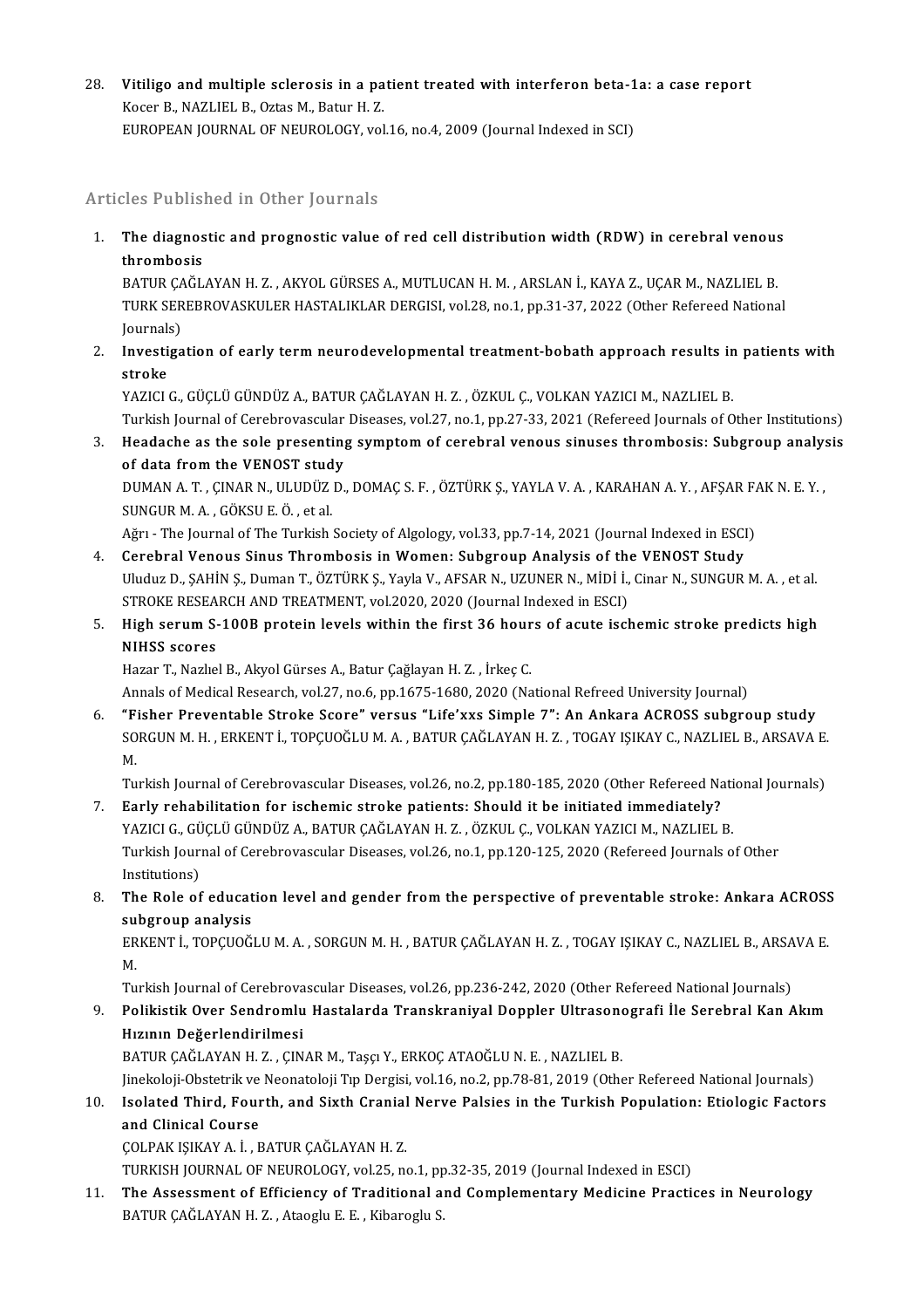TURKISH JOURNAL OF NEUROLOGY, vol.24, no.2, pp.111-116, 2018 (Journal Indexed in ESCI)<br>Why Should Nourology Besidency Training he Five Years in Durstion?

- TURKISH JOURNAL OF NEUROLOGY, vol.24, no.2, pp.111-116, 2018 (Journal Ind<br>12. Why Should Neurology Residency Training be Five Years in Duration? TURKISH JOURNAL OF NEUROLOGY, vol.24, no.2, pp.111-116, 2<br>Why Should Neurology Residency Training be Five Year<br>Bastan B., Tiftikcioglu B. I. , BATUR ÇAĞLAYAN H. Z. , ÖZTÜRK Ş.<br>TURKISH JOURNAL OF NEUROLOGY, vol.21, no.4, np 12. Why Should Neurology Residency Training be Five Years in Duration?<br>Bastan B., Tiftikcioglu B. I. , BATUR ÇAĞLAYAN H. Z. , ÖZTÜRK Ş.<br>TURKISH JOURNAL OF NEUROLOGY, vol.21, no.4, pp.144-146, 2015 (Journal Indexed in ESCI) Bastan B., Tiftikcioglu B. I. , BATUR ÇAĞLAYAN H. Z. , ÖZTÜRK Ş.<br>TURKISH JOURNAL OF NEUROLOGY, vol.21, no.4, pp.144-146, 2015 (Journal Indexed<br>13. Türkiye de Asistan Bakış Açısıyla Nöroloji Eğitiminin Durumu Ulusal Anket<br>P
- TURKISH JOURNAL OF NEUROLOGY, vol.21, no.4, pp.144-146, 2015 (Journal Indexed in ESCI)<br><mark>Türkiye de Asistan Bakış Açısıyla Nöroloji Eğitiminin Durumu Ulusal Anket</mark><br>BATUR ÇAĞLAYAN H. Z. , EGE F., BAŞTAN B., YALÇIN ÇAKMAKLI G Türkiye de Asistan Bal<br>BATUR ÇAĞLAYAN H. Z. ,<br>İ. , TUNCER ELMACI E. N.<br>TURKISH IQURNAL OF NI BATUR ÇAĞLAYAN H. Z. , EGE F., BAŞTAN B., YALÇIN ÇAKMAKLI G., ÇAPRAZ İ., YILMAZ İ. A. , KESKİN *ı*<br>İ. , TUNCER ELMACI E. N.<br>TURKISH JOURNAL OF NEUROLOGY, vol.20, no.3, pp.72-75, 2014 (Other Refereed National Journals)<br>Naur 1. TUNCER ELMACI E. N.<br>TURKISH JOURNAL OF NEUROLOGY, vol.20, no.3, pp.72-75, 2014 (Other Refereed National Journals)<br>14. Neuroophthalmologic Features in Parkinsonism

TURKISH JOURNAL OF NEUROLOGY,<br><mark>Neuroophthalmologic Features i</mark><br>BATUR ÇAĞLAYAN H. Z. , BORA H. A.<br>Journal of Parkinson's Disease and N

Neuroophthalmologic Features in Parkinsonism<br>BATUR ÇAĞLAYAN H. Z. , BORA H. A.<br>Journal of Parkinson's Disease and Movement Disorders, vol.16, pp.23-29, 2014 (Other Refereed National<br>Journals) BATUR ÇA<br>Journal of<br>Journals)<br>Susaa's S 15. Journal of Parkinson's Disease and Movement Disorders, vol.16, pp.23-29, 2014 (Other R<br>15. Susac's Syndrome in a Patient Diagnosed with MS for 20 Years: A Case Report<br>NAZUELE A AVOL CURSES A PATUR CAČLAVAN H.Z. VU DIPI

- Journals)<br>15. Susac's Syndrome in a Patient Diagnosed with MS for 20 Years: A Case Report<br>NAZLIEL B., AKYOL GÜRSES A., BATUR ÇAĞLAYAN H. Z. , YILDIRIM İ., İRKEÇ C. Susac's Syndrome in a Patient Diagnosed with MS for 20 Years: A Case Report<br>NAZLIEL B., AKYOL GÜRSES A., BATUR ÇAĞLAYAN H. Z. , YILDIRIM İ., İRKEÇ C.<br>CASE REPORTS IN NEUROLOGICAL MEDICINE, vol.2014, pp.1-4, 2014 (Refereed NAZLIEL B., AKYOL GÜRSES A., BATUR ÇAĞLAYAN H. Z. , YILDIRIM İ., İRKEÇ C.<br>CASE REPORTS IN NEUROLOGICAL MEDICINE, vol.2014, pp.1-4, 2014 (Refereed Journals of Other Institution<br>16. Correlation of Cerebral Blood Flow Velocit
- CASE REPORTS IN NEUROLOGICAL MEDICINE, vol.2014, pp.1-4, 2014 (Refereed<br>Correlation of Cerebral Blood Flow Velocities and Event related Poten<br>NAZLIEL B., İRKEÇ C., BATUR ÇAĞLAYAN H. Z. , ÇAPRAZ İ., AKKAYA E., KENAN İ.<br>Jour Correlation of Cerebral Blood Flow Velocities and Event related Potentials in Patients<br>NAZLIEL B., İRKEÇ C., BATUR ÇAĞLAYAN H. Z. , ÇAPRAZ İ., AKKAYA E., KENAN İ.<br>Journal of Neurology Neurophysiology, vol.5, no.3, 2014 (Re NAZLIEL B., İRKEÇ C., BATUR ÇAĞLAYAN H. Z., ÇAPRAZ İ., AKKAYA E., KENAN İ.<br>Journal of Neurology Neurophysiology, vol.5, no.3, 2014 (Refereed Journals of Other<br>17. Recurrent Transient Ischemic Attacks in a Patient with POEM

Journal of Neurology Neurophysiology, vol.5, no.3, 2014 (Refereed Journals of Other<br>Recurrent Transient Ischemic Attacks in a Patient with POEMS Syndrome<br>AKYOL GÜRSES A., NAZLIEL B., BATUR ÇAĞLAYAN H. Z. , ÖNER A. Y. , tür 17. Recurrent Transient Ischemic Attacks in a Patient with POEMS Syndrome<br>AKYOL GÜRSES A., NAZLIEL B., BATUR ÇAĞLAYAN H. Z., ÖNER A. Y., türköz sucak g.<br>CASE REPORTS IN NEUROLOGICAL MEDICINE, vol.2014, pp.1-4, 2014 (Refere AKYOL GÜRSES A., NAZLIEL B., BATUR ÇAĞLAYAN H. Z., ÖNER A. Y., türköz sucak g.

- BATUR ÇAĞLAYAN H. Z., İRKEÇ C., ÇAPRAZ İ., AKYÜREK N., DUMLU G. Ş. A Case of Multiple Sclerosis and Celiac Disease<br>BATUR ÇAĞLAYAN H. Z. , İRKEÇ C., ÇAPRAZ İ., AKYÜREK N., DUMLU G. Ş.<br>CASE REPORTS IN NEUROLOGICAL MEDICINE, vol.2013, pp.1-3, 2013 (Refereed Journals of Other Institutions)<br>Ir BATUR ÇAĞLAYAN H. Z. , İRKEÇ C., ÇAPRAZ İ., AKYÜREK N., DUMLU G. Ş.<br>CASE REPORTS IN NEUROLOGICAL MEDICINE, vol.2013, pp.1-3, 2013 (Refereed Journals of Other Institutions)<br>19. Iron Deficiency Anemia Leading to Transient
- CASE REPORT<br>Iron Defici<br>Thrombus<br>PATUR CAČ 19. Iron Deficiency Anemia Leading to Transient Ischemic Attacks due to Intraluminal Carotid Artery<br>Thrombus<br>BATUR CAĞLAYAN H. Z. , NAZLIEL B., İRKEÇ C., Asiye D., FİLİZ A., MEHLİKA P. A.

CASE REPORTS IN NEUROLOGICAL MEDICINE, vol.2013, pp.1-3, 2013 (Refereed Journals of Other Institutions)

### Books&Book Chapters

800ks & Book Chapters<br>1. Measurement of Non-Motor Symptoms in Clinical Practice<br>Retur Coğlavan H.Z 19 & Book Ghapt<br>Measurement of N<br>Batur Çağlayan H. Z.<br>in: CEPEPELLIM EP Measurement of Non-Motor Symptoms in Clinical Practice<br>Batur Çağlayan H. Z.<br>in: CEREBELLUM FROM A NEUROPSYCHIATRIC POINT OF VIEW, Behçet Coşar, Editor, Türkiye Klinikleri Yayınevi,<br>Ankara, pp.19, 22, 2021 Batur Çağlayan H. Z.<br>in: CEREBELLUM FROM<br>Ankara, pp.18-23, 2021<br>Nörolojik Hastalıklar

### in: CEREBELLUM FROM A NEUROPSYCHIATRIC POINT OF VIEW, Beh<br>2. Nörolojik Hastalıklar veAnestezide Fiziksel Aktivite Rehberi<br>2. Nörolojik Hastalıklar veAnestezide Fiziksel Aktivite Rehberi Ankara, pp.18-23, 2021<br>Nörolojik Hastalıklar veAnestezide Fiziksel Aktivite Rehberi<br>AY S., BAYAR B., EROĞLU F., UYANIK M., YELDAN İ., ÖZ I., TEKİNER A. S. , BATUR ÇAĞLAYAN H. Z. , ÖCAL R., FİL<br>RALKAN A. et al <mark>Nörolojik Hasta</mark><br>AY S., BAYAR B., I<br>BALKAN A., et al.<br>in: Erickin İcin Kr AY S., BAYAR B., EROĞLU F., UYANIK M., YELDAN İ., ÖZ I., TEKİNER A. S. , BATUR ÇAĞLAYAN H. Z. , ÖCAL R., FİL<br>BALKAN A., et al.<br>in: Erişkin İçin Kronik Hastalıklarda Fiziksel Aktivite Rehberi, Gülay Sain Güven, Şerife Gül Ö

BALKAN A., et al.<br>in: Erişkin İçin Kronik Hastalıklarda Fizik:<br>Sağlık Bakanlığı, Ankara, pp.71-96, 2018<br>İntrakraniyal tümörleru naraneanlas 3. İntrakraniyal tümörler: paraneoplastik (non-metastatik) nörolojik sendromlar<br>3. İntrakraniyal tümörler: paraneoplastik (non-metastatik) nörolojik sendromlar<br>5. İntrakraniyal tümörler: paraneoplastik (non-metastatik) nör

Sağlık Bakanlığı, Ankara, pp.71-96, 2018<br><mark>İntrakraniyal tümörler: paraneoplastik (non-metastati</mark><br>ÇAPRAZ İ., BATUR ÇAĞLAYAN H. Z. , VURALLI D., KOÇER E. B.<br>in: Klinik nörolaji atlası, Sarafnur Östürk, Editor, Büyük barf tı ÇAPRAZ İ., BATUR ÇAĞLAYAN H. Z. , VURALLI D., KOÇER E. B.<br>in: Klinik nöroloji atlası, Şerefnur Öztürk, Editor, Büyük harf tıp yayınları, Ankara, pp.201-248, 2011

### Refereed Congress / Symposium Publications in Proceedings

lefereed Congress / Symposium Publications in Proceedings<br>1. Ülseratif Kolit Ve Serebral Ven Trombozu Birlikteliği: İki Olgu Sunumu<br>ÖZKAN M.S., BATUR CAĞLAYAN H.Z., YU DIRIM İ. CİNDİL E. NAZLIEL P. Ölseratif Kolit Ve Serebral Ven Trombozu Birlikteliği: İki Olgu Sur<br>ÖZKAN M. Ş. , BATUR ÇAĞLAYAN H. Z. , YILDIRIM İ., CİNDİL E., NAZLIEL B.<br>57 Hiyesi Nöreleji Kongresi Antalya Turkey 27 Nevember - 01 Desember Ülseratif Kolit Ve Serebral Ven Trombozu Birlikteliği: İki Olgu Sunumu<br>ÖZKAN M. Ş. , BATUR ÇAĞLAYAN H. Z. , YILDIRIM İ., CİNDİL E., NAZLIEL B.<br>57. Ulusal Nöroloji Kongresi, Antalya, Turkey, 27 November - 01 December 2021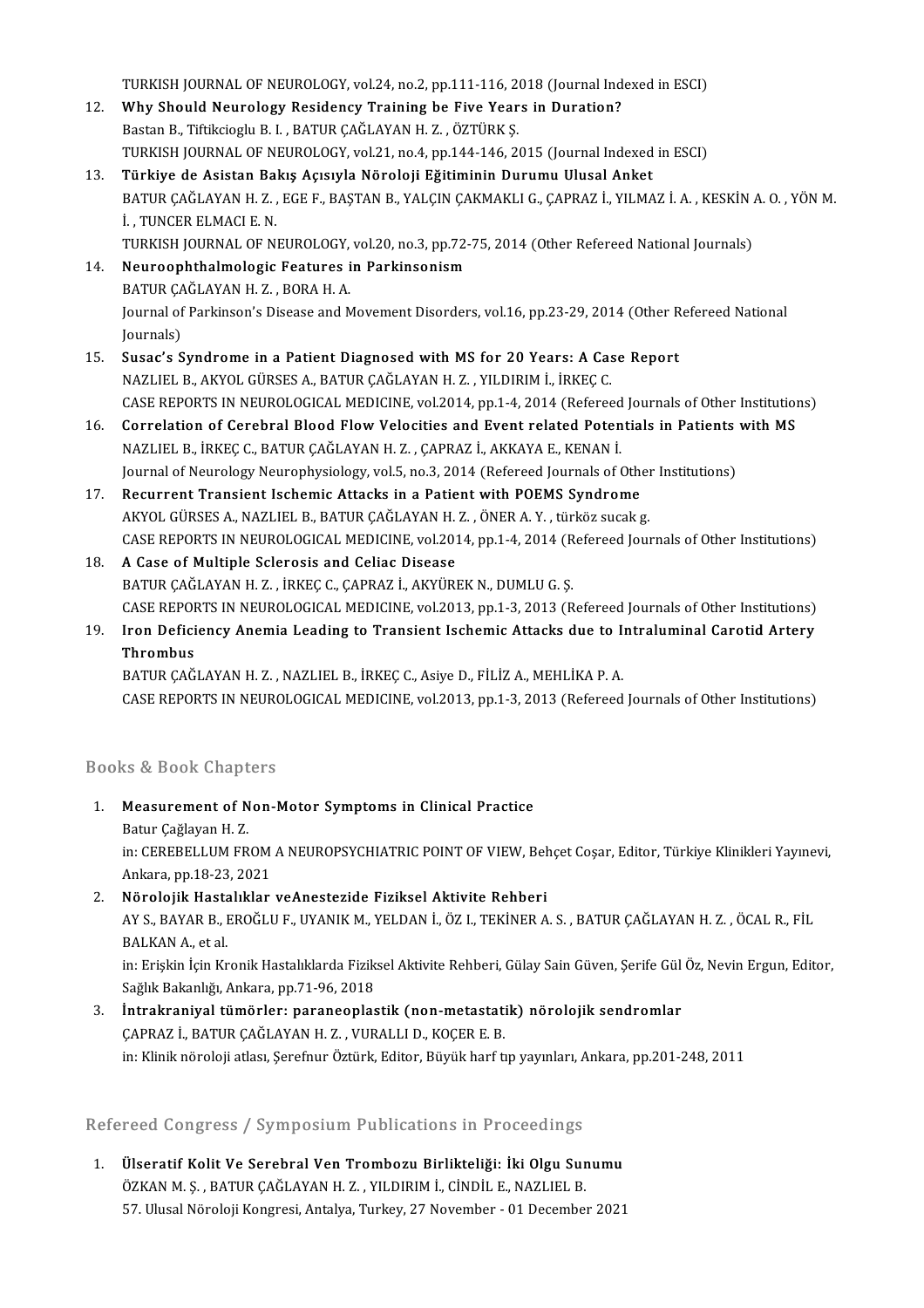2. Baziller Arter Stenozuna Bağlı İskemik İnme Olgusu Baziller Arter Stenozuna Bağlı İskemik İnme Olgusu<br>SERTTAŞ G., AKYOL GÜRSES A., CİNDİL E., KESEN ÖZBEK S., BATUR ÇAĞLAYAN H. Z. , NAZLIEL B.<br>57 Hlusel Nöreleji Kangresi Antelya Turkey 27 Nevember, 91 Desember 2021 Baziller Arter Stenozuna Bağlı İskemik İnme Olgusu<br>SERTTAŞ G., AKYOL GÜRSES A., CİNDİL E., KESEN ÖZBEK S., BATUR ÇAĞLAYAN H.<br>57. Ulusal Nöroloji Kongresi, Antalya, Turkey, 27 November - 01 December 2021<br>Nekratiran Sayradan SERTTAŞ G., AKYOL GÜRSES A., CİNDİL E., KESEN ÖZBEK S., BATUR ÇAĞLAYAN H. Z. , NAZLIEL B.<br>57. Ulusal Nöroloji Kongresi, Antalya, Turkey, 27 November - 01 December 2021<br>3. Nekrotizan Seyreden EBV Ensefaliti Ve Komplikasyonl 57. Ulusal Nöroloji Kongresi, Antalya, Turkey, 27 November - 01 December 2021<br>Nekrotizan Seyreden EBV Ensefaliti Ve Komplikasyonlari, Prognozu Ve Pet-l<br>YANIK E., BATUR ÇAĞLAYAN H. Z. , AKDEMİR Ü. Ö. , ATAY L. Ö. , CİNDİL E

YANIK E., BATUR ÇAĞLAYAN H. Z. , AKDEMİR Ü. Ö. , ATAY L. Ö. , CİNDİL E., NAZLIEL B.<br>57. Ulusal Nöroloji Kongresi, Antalya, Turkey, 27 November - 01 December 2021

YANIK E., BATUR ÇAĞLAYAN H. Z. , AKDEMİR Ü. Ö. , ATAY L. Ö. , CİNDİL E., NAZLIEL B.<br>57. Ulusal Nöroloji Kongresi, Antalya, Turkey, 27 November - 01 December 2021<br>4. NÖROLOJİ KLİNİK PRATİĞİNDE PEG: NÖROTEKTÜRKİYE PLANLI SUB 57. Ulusal Nöroloji Kongresi, Antalya, Turkey, 27 November - 01 December 2021<br>**NÖROLOJİ KLİNİK PRATİĞİNDE PEG: NÖROTEKTÜRKİYE PLANLI SUBGRUP ANALİZİ**<br>TOPÇUOĞLU M. A. , ÖZDEMİR A. Ö. , AYKAÇ Ö., MİLANLIOĞLU A., GÖKÇE M., ba **NÖROLOJİ KLİNİK PRATİĞİ<br>TOPÇUOĞLU M. A. , ÖZDEMİR<br>erdoğan h. a. , ÖZKUL A., et al.<br>4th Stroko Academy of Turkov** TOPÇUOĞLU M. A. , ÖZDEMİR A. Ö. , AYKAÇ Ö., MİLANLIOĞLU A., GÖKÇE M., ba<br>erdoğan h. a. , ÖZKUL A., et al.<br>4th Stroke Academy of Turkey Special Issue), 18 - 20 December 2020, vol.26<br>İskemik inmede glişemik kentrelün klinik

erdoğan h. a. , ÖZKUL A., et al.<br>4th Stroke Academy of Turkey Special Issue), 18 - 20 December 2020, vol.26<br>5. İskemik inmede glisemik kontrolün klinik özellikler ve prognoza etkisi: Ankara ACROSS Subgrup<br>Analizi 4th Stro<br><mark>İskemil</mark><br>Analizi<br>PATUP İskemik inmede glisemik kontrolün klinik özellikler ve prognoza etkisi: Ankara ACROSS Subgrup<br>Analizi<br>BATUR ÇAĞLAYAN H. Z. , ERKENT İ., TOPÇUOĞLU M. A. , SORGUN M. H. , TOGAY IŞIKAY C., NAZLIEL B., ARSAVA E.<br>M

An<br>BA<br>M BATUR ÇAĞLAYAN H. Z. , ERKENT İ., TOPÇUOĞLU M. A. , SOR<br>M.<br>4. Türkiye İnme Akademisi, Turkey, 18 - 20 December 2020<br>TÜRKİYE'DE AKUT İNME YÖNETİMİ. IV TRA VE TROM

### M.<br>4. Türkiye İnme Akademisi, Turkey, 18 - 20 December 2020<br>6. – TÜRKİYE'DE AKUT İNME YÖNETİMİ: IV TPA VE TROMBEKTOMİ NÖROTEK: TÜRKİYE NÖROLOJİ TEK<br>6. – CÜNCALISMASI 4. Türkiye İnme A<br><mark>TÜRKİYE'DE AK</mark><br>GÜNÇALIŞMASI<br>TOPCUOČLU M. A TÜRKİYE'DE AKUT İNME YÖNETİMİ: IV TPA VE TROMBEKTOMİ NÖROTEK: TÜRKİYE NÖROLOJİ TEK<br>GÜNÇALIŞMASI<br>TOPÇUOĞLU M. A. , ÖZDEMİR A. Ö. , ARSAVA E. M. , güneş a., AYKAÇ Ö., SARIÖNDER GENCER E., çabalar m., YAYLA<br>V. A., erdeğen b.

GÜNÇALIŞMASI<br>TOPÇUOĞLU M. A. , ÖZDEMİR A. Ö. , AI<br>V. A. , erdoğan h. a. , erdoğan m., et al.<br>EE III USAL NÖROLOU KONGRESİ Tur 56.ULUSALNÖROLOJİKONGRESİ,Turkey,28November -02December 2020

- V. A. , erdoğan h. a. , erdoğan m., et al.<br>56.ULUSAL NÖROLOJİ KONGRESİ, Turkey, 28 November 02 December 2020<br>7. WEBİNO (Wall- EYED BİLATERAL İNTERNÜLEER OFTALMOPLEJİ) olgu sunumu<br>PALTACLH PATUR CAĞLAYAN H. 7 PORAN 56.ULUSAL NÖROLOJİ KONGRESİ, Turkey, 28 November - 02 December 2020<br>WEBİNO (Wall- EYED BİLATERAL İNTERNÜLEER OFTALMOPLEJİ) olgu sunum<br>BALTACI H., BATUR ÇAĞLAYAN H. Z. , BORAN H. E. , ERKOÇ ATAOĞLU N. E. , NAZLIEL B.<br>55 Ulu BALTACI H., BATUR ÇAĞLAYAN H. Z. , BORAN H. E. , ERKOÇ ATAOĞLU N. E. , NAZLIEL B.<br>55. Ulusal Nöroloji KOngresi, Antalya, Turkey, 15 - 21 November 2019 BALTACI H., BATUR ÇAĞLAYAN H. Z., BORAN H. E., ERKOÇ ATAOĞLU N. E., NAZ<br>55. Ulusal Nöroloji KOngresi, Antalya, Turkey, 15 - 21 November 2019<br>8. Primer AL amiloidozise bağlı gelişen genç iskemik inme: Olgu Sunumu
- ACAR A. B. , BATUR ÇAĞLAYAN H. Z. , AKKAN M. K. , KIYAK KEÇELİ Y., CEREN AKGÖR M. H. , NAZLIEL B.<br>55.Ulusal Nöroloji Kongresi, Antalya, Turkey, 15 21 November 2019 Primer AL amiloidozise bağlı gelişen genç iskemik inme: Olgu<br>ACAR A. B. , BATUR ÇAĞLAYAN H. Z. , AKKAN M. K. , KIYAK KEÇELİ Y., (<br>55.Ulusal Nöroloji Kongresi, Antalya, Turkey, 15 - 21 November 2019<br>COLDENHAR SENDROMILİLE İ
- 9. GOLDENHAR SENDROMU İLE İLİŞKİLİ İSKEMİK İNME: OLGU SUNUMU BATUR ÇAĞLAYANH.Z., ACAR A.B., AKKANM.K., ARSLANİ., TÜRKSOYE., UÇARM., NAZLIEL B. 55. Ulsual Nöroloji Kongresi, Turkey, 15 - 21 November 2019 BATUR ÇAĞLAYAN H. Z. , ACAR A. B. , AKKAN M. K. , ARSLAN İ., TÜRKSOY E., UÇAR M., NAZLIEL B.<br>55.Ulsual Nöroloji Kongresi, Turkey, 15 - 21 November 2019<br>10. SEREBELLAR ENFARKTI OLAN HASTALARDA ETYOLOJİ, BAŞVURU ESNASINDAKİ
- 55.Ulsual Nöroloji Kongresi, Turkey, 15 21 November 2019<br>SEREBELLAR ENFARKTI OLAN HASTALARDA ETYOLOJİ, BAŞVURU ESNASINDAKİ NÖ<br>MUAYENE VE İSKEMİK LEZYON PATERNLERİNİN PROGNOZ VE SAĞ KALIMA ETKİSİ<br>ALTIBARMAK T. NAZLIEL B. SEREBELLAR ENFARKTI OLAN HASTALARDA ETYOLOJİ, BA<br>MUAYENE VE İSKEMİK LEZYON PATERNLERİNİN PROGNOZ<br>ALTIPARMAK T., NAZLIEL B., BATUR ÇAĞLAYAN H. Z. , TOKGÖZ N.<br>EE Ulusal Nöroloji Kongresi Turkey, 15 , 21 November 2019 MUAYENE VE İSKEMİK LEZYON PATERNLERİNİN PROG<br>ALTIPARMAK T., NAZLIEL B., BATUR ÇAĞLAYAN H. Z. , TOKGÖ<br>55.Ulusal Nöroloji Kongresi, Turkey, 15 - 21 November 2019<br>HORNER SENDROMLU 26 HASTADA ETYOLOUK NEDEN ALTIPARMAK T., NAZLIEL B., BATUR ÇAĞLAYAN H. Z. , TOKGÖZ N.<br>55.Ulusal Nöroloji Kongresi, Turkey, 15 - 21 November 2019<br>11. HORNER SENDROMLU 36 HASTADA ETYOLOJİK NEDENLERİN DEĞERLENDİRİLMESİ<br>BATUR GAĞLAYAN H. Z. GOLPAK
- 55.Ulusal Nöroloji Kongresi, Turkey, 15 21 November 2019<br>HORNER SENDROMLU 36 HASTADA ETYOLOJİK NEDEI<br>BATUR ÇAĞLAYAN H. Z. , ÇOLPAK IŞIKAY A. İ.<br>55.Ulusal Nöroloji Kongresi, Turkey, 15 21 November 2019 HORNER SENDROMLU 36 HASTADA ETYOLOJİK NEDEN<br>BATUR ÇAĞLAYAN H. Z. , ÇOLPAK IŞIKAY A. İ.<br>55.Ulusal Nöroloji Kongresi, Turkey, 15 - 21 November 2019<br>ISOLATED OCULOMOTOR, TROCHLEAR AND ARDUCENS BATUR ÇAĞLAYAN H. Z. , ÇOLPAK IŞIKAY A. İ.<br>55.Ulusal Nöroloji Kongresi, Turkey, 15 - 21 November 2019<br>12. İSOLATED OCULOMOTOR, TROCHLEAR AND ABDUCENS PALSİES İN A TURKSH COHORT<br>COLPAK ISIKAY A. İ. PATUR CAĞLAYAN H. Z
- ÇOLPAKIŞIKAYA. İ. ,BATURÇAĞLAYANH.Z. ISOLATED OCULOMOTOR, TROCHLEAR AND ABDUCENS PALSIES IN A TURKSH COHO<br>COLPAK IŞIKAY A. İ. , BATUR ÇAĞLAYAN H. Z.<br>14th Meeting of Neuro-ophthalmological Society (EUNOS), Porto, Portugal, 16 - 19 June 2019<br>Sarahral Vanës Tram
	- 14th Meeting of Neuro-ophthalmological Society (EUNOS), Porto, Portugal, 16 19 June 2019
- 13. Serebral Venöz Trombozlarda eritrosit dağılım genişliğinin (RDW) değerlendirilmesi<br>BATUR ÇAĞLAYAN H. Z. Serebral Venöz Trombozlarda eritrosit dağılım genişliğinin (RD<br>BATUR ÇAĞLAYAN H. Z.<br>VIII. Ulusal Beyin Damar Hastalıkları Kongresi, Turkey, 3 - 06 May 2018<br>Bir akut transvers miyelit alsusu

- 14. Bir akut transvers miyelit olgusu<br>BATUR CAĞLAYAN H. Z. VIII. Ulusal Beyin Damar<br><mark>Bir akut transvers mi</mark><br>BATUR ÇAĞLAYAN H. Z.<br>Multipl Sklarez ile 25 yıl Multipl Skleroz ile 35 yıl toplantısı, Ankara, Turkey, 17 March 2018
- 15. Beyin omurilik sıvısı kaçağına bağlı rekürren menenjit: Olgu sunumu Multipl Skleroz ile 35 yıl toplantısı, Ankara, Turkey, 17 March 2018<br>Beyin omurilik sıvısı kaçağına bağlı rekürren menenjit: Olgu s<br>AKIN S., BALTACI H., BATUR ÇAĞLAYAN H. Z. , NAZLIEL B., ÖNER A. Y.<br>52 Ulusal Nörolaji Kans Beyin omurilik sıvısı kaçağına bağlı rekürren menenjit<br>AKIN S., BALTACI H., BATUR ÇAĞLAYAN H. Z. , NAZLIEL B., ÖN<br>53.Ulusal Nöroloji Kongresi, Turkey, 24 - 30 November 2017<br>Bilataral naramadian talamik anfarkta bağlı kama: 16. BALTACI H., BATUR ÇAĞLAYAN H. Z., NAZLIEL B., ÖNER A. Y.<br>16. Bilateral paramedian talamik enfarkta bağlı koma: Olgu sunumu<br>16. Bilateral paramedian talamik enfarkta bağlı koma: Olgu sunumu
- 53.Ulusal Nöroloji Kongresi, Turkey, 24 30 November 2017<br>Bilateral paramedian talamik enfarkta bağlı koma: Olgu sunumu<br>ACAR CAN E., BAŞARI A., BATUR ÇAĞLAYAN H. Z. , ÖNER A. Y. , KESEN S. 53. Ulusal Nöroloji Kongresi, Turkey, 24 - 30 November 2017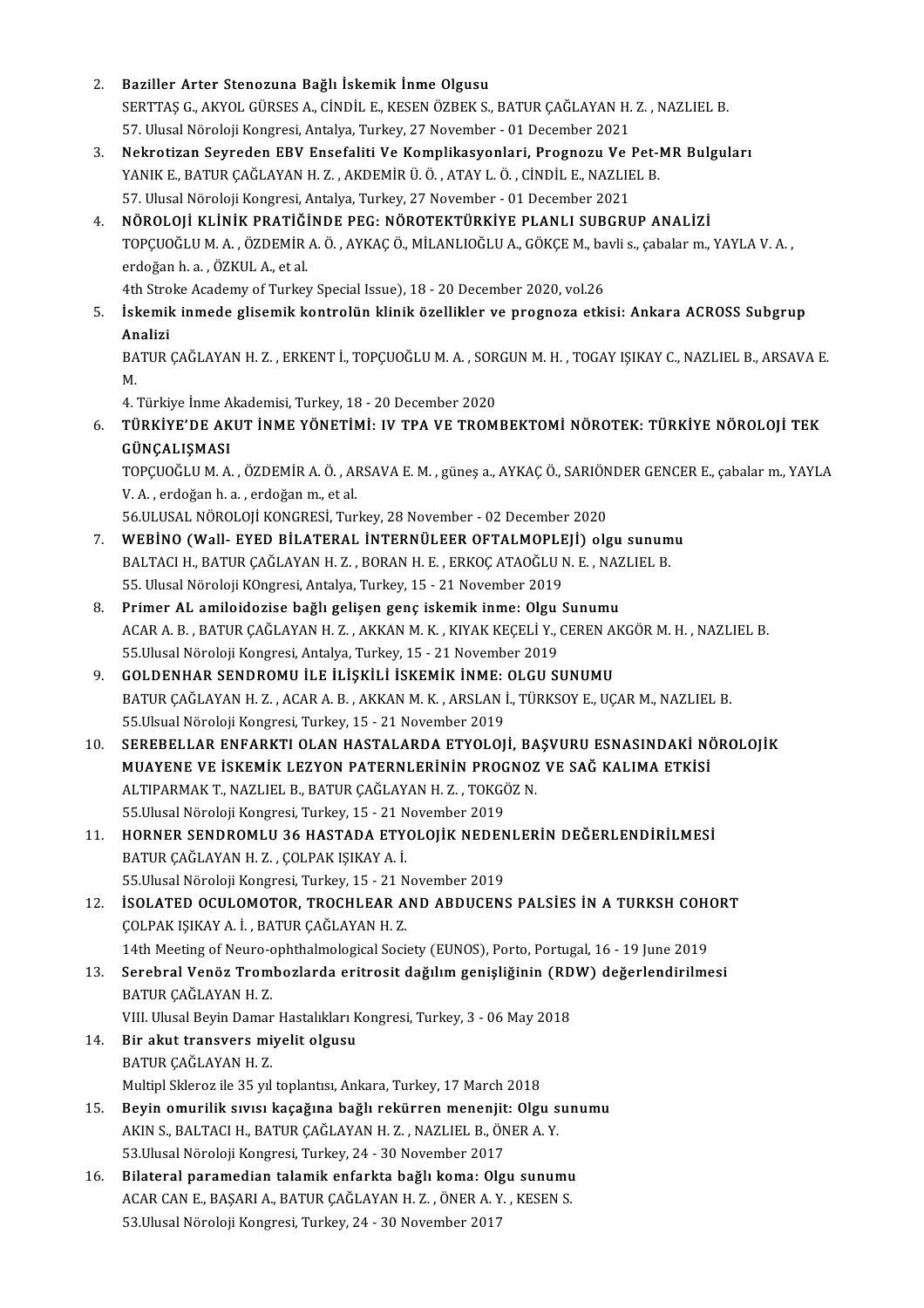| 17. | İmmunsupresyonu olan bir olguda multipl septik kraniyal abse gelişimi<br>SAVRUN Y., ALTIPARMAK T., BATUR ÇAĞLAYAN H.Z., NAZLIEL B., İRKEÇ C. |
|-----|----------------------------------------------------------------------------------------------------------------------------------------------|
|     | 53. Ulusal Nöroloji Kongresi, Turkey, 24 - 30 November 2017                                                                                  |
| 18. | Ekstraaksiyel kitle lezyonuna bağlı gelişen ağrılı oftalmopleji: Olgu sunumu                                                                 |
|     | ACAR CAN E., SEZGİN A., BATUR ÇAĞLAYAN H. Z., ÖNER A. Y.                                                                                     |
|     | 53. Ulusal Nöroloji Kongresi, Turkey, 24 - 30 November 2017                                                                                  |
| 19. | Relationship between cognitive function and routine biochemical parameters in patients with                                                  |
|     | Multiple Sclerosis.                                                                                                                          |
|     | ÖZKUL Ç., GÜÇLÜ GÜNDÜZ A., İRKEÇ C., NAZLIEL B., BATUR ÇAĞLAYAN H. Z.                                                                        |
|     | ACRM 94th ANUAL, 23 - 28 October 2017, vol 98, pp 100                                                                                        |
| 20. | The effects of bobath (BNDT) concept on motor performance, balance, mobility and disability in                                               |
|     | early stroke rehabilitation                                                                                                                  |
|     | Yazici G., Guclu-Gunduz A., Ozkul C., BATUR ÇAĞLAYAN H.Z., Nazliel B.                                                                        |
|     | 23rd World Congress of Neurology (WCN), Kyoto, Japan, 16 - 21 September 2017, vol.381, pp.839-840                                            |
| 21  | Early rehabilitation for ischemic stroke patients: Should it be initiated immediately?                                                       |
|     | Yazici G., Guclu-Gunduz A., Ozkul C., Batur-Caglayan H. Z., Nazliel B.                                                                       |
|     | 23rd World Congress of Neurology (WCN), Kyoto, Japan, 16 - 21 September 2017, vol.381, pp.840                                                |
| 22. | HORNER SYNDROME ASSOCIATED WITH EAGLE'S SYNDROME: A CASE REPORT                                                                              |
|     | BATUR ÇAĞLAYAN H.Z., KILIÇ H.K., UÇAR M., NAZLIEL B.                                                                                         |
|     | 13th EUNOS, Budapest, Hungary, 10 - 13 September 2017, vol.41, pp.1-88                                                                       |
| 23  | Gebelerde Antepartum Ve Erken Postpartum Dönemde Transkranial Doppler USG İncelemesi İle                                                     |
|     | Beyin Kan Akımının Değerlendirlmesi                                                                                                          |
|     | BATUR ÇAĞLAYAN H.Z., NAZLIEL B., ERKOÇ ATAOĞLU N. E., ÇINAR M., Taşçı Y., İrkeç C.                                                           |
|     | 52. Ulusal Nöroloji Kongresi, Antalya, Turkey, 25 November - 01 December 2016                                                                |
| 24. | Sporadik bir kriptokok menenjiti olgusu                                                                                                      |
|     | ALAYDIN H. C., BATUR ÇAĞLAYAN H. Z., NAZLIEL B., DİZBAY M., UÇAR M.                                                                          |
|     | 52 Ulusal Nöroloji Kongresi, Turkey, 25 November - 01 December 2016                                                                          |
| 25. | Septik emboli ile karışan nörotüberküloz olgusu                                                                                              |
|     | NAZLIEL B., BATUR ÇAĞLAYAN H. Z., ÇETİNKAYA R., ALTIPARMAK T., ERDEM A., HIZEL K., TOKGÖZ N.                                                 |
|     | 52 Ulusal Nöroloji Kongresi, Turkey, 25 November - 01 December 2016                                                                          |
| 26. | Functional evaluation of stroke patients undergoing early physiotherapy in the Neurointensive care                                           |
|     | unit                                                                                                                                         |
|     | GÜÇLÜ GÜNDÜZ A., YAZICI G., ÖZKUL Ç., İRKEÇ C., ÖZKAN T., AYDIN Y., NAZLIEL B., BATUR ÇAĞLAYAN H. Z.                                         |
|     | 2nd Congress of the European Academy of Neurology, Copenhagen, Denmark, 28 - 31 May 2016, vol.23, pp.476                                     |
| 27. | Functional evoluation of stroke patients undergoing an early physiotherapy in NeuroIntensive Care                                            |
|     | Unit                                                                                                                                         |
|     | GÜÇLÜ GÜNDÜZ A., YAZICI G., ÖZKUL Ç., İRKEÇ C., ÖZKAN T., AYDIN Y., NAZLIEL B., BATUR ÇAĞLAYAN H. Z.                                         |
|     | Second congress of the european academy of neurology., 28 - 31 May 2016                                                                      |
| 28. | Familyal Akut Nekrotizan Ensefalit Olgusu                                                                                                    |
|     | KARABIYIK L., BAŞARIK AYDOĞAN B., KARA İ., BATUR ÇAĞLAYAN H. Z., NAZLIEL B.                                                                  |
|     | 18. Yoğun Bakım Ulusal Kongresi, Turkey, 6 - 10 April 2016                                                                                   |
| 29. | Talamik enfarkta bağlı oküler tilt reaksiyonu                                                                                                |
|     | BATUR ÇAĞLAYAN H.Z., NALÇACIOĞLU P., KARAMAN Y., ÖNER A.Y., NAZLIEL B., ACAR CAN E.                                                          |
|     | 51 Ulusal Nöroloji Kongresi, Turkey, 27 - 03 December 2015                                                                                   |
| 30. | Multipl Skleroz da Erken Evrede Koku Fonksiyonlari Sniffin Sticks Testi Çalısması                                                            |
|     | BATUR ÇAĞLAYAN H.Z., İRKEÇ C., NAZLIEL B., AKYOL GÜRSES A., ÇAPRAZ İ.                                                                        |
|     | 51. Ulusal Nöroloji Kongresi, Turkey, 27 November - 03 December 2015                                                                         |
| 31. | Effects of Fatigue on Functioning and Quality of Life in Patients with Multiple Sclerosis                                                    |
|     | YAZICI G., GÜÇLÜ GÜNDÜZ A., İRKEÇ C., ÖZKUL Ç., AYDIN Y., ÖZKAN T., BATUR ÇAĞLAYAN H. Z.                                                     |
|     | World Congress of Neurology, 31 October - 05 November 2015                                                                                   |
| 32. | Evalution of the Relationship Between Postural Imbalance and Ataxia Severity with Disability Level                                           |
|     |                                                                                                                                              |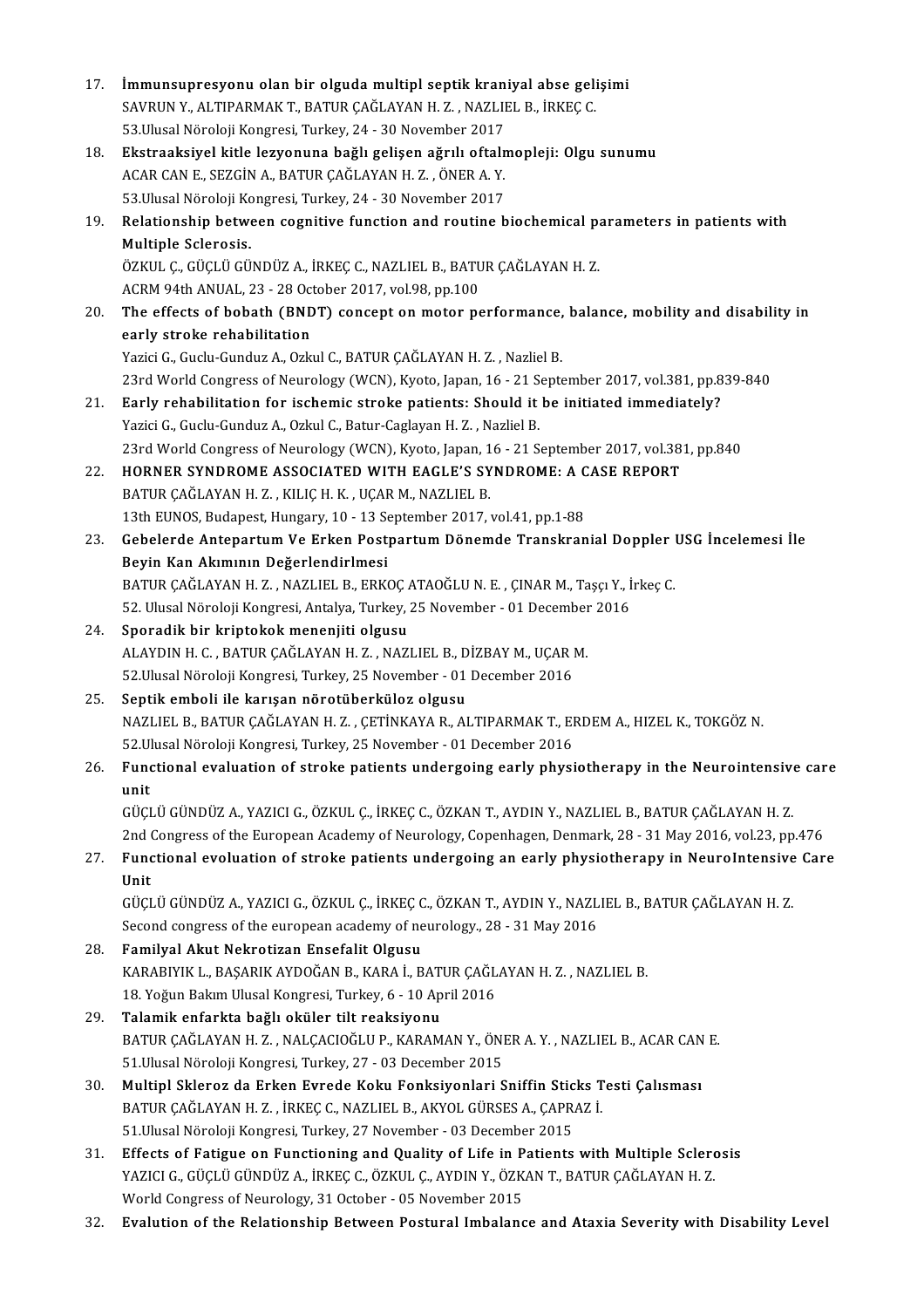ÖZKAN T., GÜÇLÜ GÜNDÜZ A., İRKEÇ C., AYDIN Y., ÖZKUL Ç., YAZICI G., BATUR ÇAĞLAYAN H. Z. , NAZLIEL B.<br>21st Congress of the European Committee for Treatment and Besearsh in Multiple Slapesis (ECTRIMS 2015) ÖZKAN T., GÜÇLÜ GÜNDÜZ A., İRKEÇ C., AYDIN Y., ÖZKUL Ç., YAZICI G., BATUR ÇAĞLAYAN H. Z. , NAZLIEL B.<br>31st Congress of the European Committee for Treatment and Research in Multiple Slerosis (ECTRIMS 2015)., 7 -<br>10 Ostaber ÖZKAN T., GÜÇLÜ GÜNDÜZ A., İRKEÇ<br>31st Congress of the European Comm<br>10 October 2015, vol.21, pp.654-779<br>Assossing the construct volidity o 31st Congress of the European Committee for Treatment and Research in Multiple Slerosis (ECTRIMS 2015)., 7 -<br>10 October 2015, vol.21, pp.654-779<br>33. Assessing the construct validity of BESTest in people with multiple scler

10 October 2015, vol.21, pp.654-779<br>Assessing the construct validity of BESTest in people with multiple sclerosis<br>Aydin Y., Irkec C., Guclu-Gunduz A., Ozkan T., Yazici G., Ozkul C., Nazliel B., BATUR ÇAĞLAYAN H. Z.<br>21st Co 31st Congress of the European-Committee-for-Treatment-and-Research-in-Multiple-Sclerosis (ECTRIMS), Aydin Y., Irkec C., Guclu-Gunduz A., Ozkan T., Yazici G.,<br>31st Congress of the European-Committee-for-Treatm<br>Barcelona, Spain, 7 - 10 October 2015, vol.21, pp.703<br>Evalution of the relationship between nostural 34. Evalution of the relationship between postural imbalance and ataxia with disability in patients with Barcelona, Spain, 7 - 10 October 2015, vol.21, pp.703 Evalution of the relationship between postural imbalance and ataxia with disability in<br>multiple sclerosis<br>Ozkan T., Guclu-Gunduz A., Irkec C., Aydin Y., Ozkul C., Yazici G., BATUR ÇAĞLAYAN H. Z. , Nazliel B.<br>21st Congress

31st Congress of the European-Committee-for-Treatment-and-Research-in-Multiple-Sclerosis (ECTRIMS),<br>Barcelona, Spain, 7 - 10 October 2015, vol.21, pp.707-708 Ozkan T., Guclu-Gunduz A., Irkec C., Aydin Y., Ozkul C., Yazic<br>31st Congress of the European-Committee-for-Treatment-<br>Barcelona, Spain, 7 - 10 October 2015, vol.21, pp.707-708<br>Comparison of the offects of met Bilates and n 31st Congress of the European-Committee-for-Treatment-and-Research-in-Multiple-Sclerosis (ECTRIMS),<br>Barcelona, Spain, 7 - 10 October 2015, vol.21, pp.707-708<br>35. Comparison of the effects of mat Pilates and reformer Pilate

- and quality of life in patients with multiple sclerosis<br>Bulguroglu I., Guclu-Gunduz A., Gokhan Y., Ozkul C., Irkec C., BATUR ÇAĞLAYAN H. Z. , Nazliel B. Comparison of the effects of mat Pilates and reformer Pilates on balance, strength,<br>and quality of life in patients with multiple sclerosis<br>Bulguroglu L, Guclu-Gunduz A., Gokhan Y., Ozkul C., Irkec C., BATUR ÇAĞLAYAN H. Z. 1st Congress of the European-Academy-of-Neurology, Berlin, Germany, 20 - 23 June 2015, vol.22, pp.673 Bulguroglu I., Guclu-Gunduz A., Gokhan Y., Ozkul C., Irkec C., BATUR ÇAĞLAYAN H. Z. , Nazliel B.<br>1st Congress of the European-Academy-of-Neurology, Berlin, Germany, 20 - 23 June 2015, vol.22, pp.673<br>36. Zayıf Transkran
- 1st Congress of the European-Aca<br>Zayıf Transkranial Doğru Akı<br>Hareket Çıktısı Üzerine Etkisi<br>ERKOC ATAQĞLUN E. BATUR C Zayıf Transkranial Doğru Akım Uyarısının (tDCS) İste<br>Hareket Çıktısı Üzerine Etkisi<br>ERKOÇ ATAOĞLU N.E., BATUR ÇAĞLAYAN H.Z., CENGİZ B.<br>21 Hiveal Kinik Nörefiryeleji EEC EMC Kongresi, Antalya T Hareket Çıktısı Üzerine Etkisi<br>ERKOÇ ATAOĞLU N. E. , BATUR ÇAĞLAYAN H. Z. , CENGİZ B.<br>31. Ulusal Klinik Nörofizyoloji EEG-EMG Kongresi, Antalya, Turkey, 8 - 12 April 2015
- ERKOÇ ATAOĞLU N. E., BATUR ÇAĞLAYAN H. Z., CENGİZ B.<br>31. Ulusal Klinik Nörofizyoloji EEG-EMG Kongresi, Antalya, Turkey, 8 12 April 2015<br>37. Primary Sjogren s Syndrome is associated with significant cognitive dysfunction<br> tezcan m. e. , HAZNEDAROĞLU Ş., KOÇER E. B. , sönmez c., Mercan R., ATAK YÜCEL A., BATUR ÇAĞLAYAN H. Z. ,<br>berivan b., GÖKER B. Pri<mark>mary Sjogren s</mark><br>tezcan m. e. , HAZNEI<br>berivan b., GÖKER B.<br>2014 ACP APHP APP

2014 ACR-ARHP Annual Meeting, Boston, United States Of America, 14 - 19 November 2014, vol.66, pp.1113-1114

- 38. The relationship between core stability and balance in patients with multiple sclerosis 2014 ACR-ARHP Annual Meeting, Boston, United States Of America, 14 - 19 No.<br>The relationship between core stability and balance in patients with relationship between core stability and balance in patients with relations of Joint ACTRIMS-ECTRIMS Meeting, Massachusetts, United States Of America, 10 - 13 September 2014, vol.20, pp.428<br>Acyclovir induced nephro and neurotoxicity A case report Yazici G., Guclu-Gunduz A., Ozkul C., Irkec C., Nazliel B., BATUR ÇAĞI<br>Joint ACTRIMS-ECTRIMS Meeting, Massachusetts, United States Of A<br>39. Acyclovir induced nephro and neurotoxicity A case report<br>NAZLIEL B. BATUR CAĞLAYAN
- NAZLIELB.,BATURÇAĞLAYANH.Z. ,ÇAPRAZ İ., İRKEÇC.,ÖZMENS.G. XXIWorldCongressofNeurology,Montreal,Canada,21-26November 2013,vol.333,pp.283 NAZLIEL B., BATUR ÇAĞLAYAN H. Z. , ÇAPRAZ İ., İRKEÇ C., ÖZMEN S. G.<br>XXI World Congress of Neurology, Montreal, Canada, 21 - 26 November 2013, vol.333, pp.283<br>40. Valproat induced hyperammonemic encephalopathy with triph
- NAZLIELB.,ÇAPRAZ İ.,BATURÇAĞLAYANH.Z. ,MUTLUCANH.M. Valproat induced hyperammonemic encephalopathy with triphasic waves A case in an explored and the Congress of Neurology, Viyana, Austria, 21 - 26 November 2013, vol.333, pp.286<br>XXI World Congress of Neurology, Viyana, Aust XXI World Congress of Neurology, Viyana, Austria, 21 - 26 November 2013, vol.333, pp.286<br>41. Septic hydatid cerebral emboli with a subaracnoid hemorrhage
- ÇAPRAZ İ., BATUR ÇAĞLAYAN H.Z., NAZLIEL B., VURALLI D. XXIWorldCongressofNeurology,Viyana,Austria,21-26November 2013,vol.333,pp.227
- 42. Spontan İntrakranyal hipotansiyona bağlı abdüsens sinir felcinin tedavisinde epidural kan yaması XXI World Congress of Neurology, Viyana, Austria, 21 - 26 November 2013, vol.333, pp.227<br>Spontan İntrakranyal hipotansiyona bağlı abdüsens sinir felcinin tedavisinde epidural kan<br>BATUR ÇAĞLAYAN H. Z. , YILDIRIM İ., AKYOL G Spontan İntrakranyal hipotansiyona bağlı abdüsens sinir felcii<br>BATUR ÇAĞLAYAN H. Z. , YILDIRIM İ., AKYOL GÜRSES A., AKÇALI D. T. ,<br>49. Ulusal Nöroloji Kongresi, Antalya, Turkey, 15 - 21 November 2013<br>Primer Siğaren Sondrom BATUR ÇAĞLAYAN H. Z. , YILDIRIM İ., AKYOL GÜRSES A., AKÇALI D. T. , UÇAR M., NAZLIEL B., İRKEÇ C.<br>49. Ulusal Nöroloji Kongresi, Antalya, Turkey, 15 - 21 November 2013<br>43. Primer Sjögren Sendromunda Kognitif Fonksiyon Bozuk
- 49. Ulusal Nöroloji Kongresi, Antalya, Turkey, 15 21 November 2013<br>Primer Sjögren Sendromunda Kognitif Fonksiyon Bozukluğu Sıklığı ve tipinin belirle:<br>KOÇER E. B. , TEZCAN M. E. , BATUR ÇAĞLAYAN H. Z. , HAZNEDAROĞLU Ş., Primer Sjögren Sendromunda Kognitif Fonksiyon Boz<mark>t</mark><br>KOÇER E. B. , TEZCAN M. E. , BATUR ÇAĞLAYAN H. Z. , HAZNE<br>49.Ulusal Nöroloji Kongresi, Turkey, 15 - 21 November 2013<br>Spontan intrakraniyal binotansiyona bağlı abdusans s KOÇER E. B., TEZCAN M. E., BATUR ÇAĞLAYAN H. Z., HAZNEDAROĞLU Ş., MERCAN R., İRKEÇ C.<br>49.Ulusal Nöroloji Kongresi, Turkey, 15 - 21 November 2013<br>44. Spontan intrakraniyal hipotansiyona bağlı abducens sinir felcinin tedavis
- 49.Ulusal Nöroloji Kongresi, Turkey, 15 21 November 2013<br>Spontan intrakraniyal hipotansiyona bağlı abducens sinir felcinin tedavisinde ep<br>BATUR ÇAĞLAYAN H. Z. , ÇAPRAZ İ., AKYOL GÜRSES A., AKÇALI D. T. , NAZLIEL B., İRKE Spontan intrakraniyal hipotansiyona bağlı abducens sinir felci<br>BATUR ÇAĞLAYAN H. Z. , ÇAPRAZ İ., AKYOL GÜRSES A., AKÇALI D. T. , N<br>49. Ulusal Nöroloji Kongresi, Antalya, Turkey, 15 - 21 November 2013<br>Olaylarla Harnar Sandr BATUR ÇAĞLAYAN H. Z. , ÇAPRAZ İ., AKYOL GÜRSES A., AKÇALI D. T. , NAZLIEL B., İRKEÇ C.<br>49. Ulusal Nöroloji Kongresi, Antalya, Turkey, 15 - 21 November 2013<br>45. Olgularla Horner Sendromunun Gözden Geçirilmesi
- 49. Ulusal Nöroloji Kongresi, Antalya, Turkey, 15 21 November 2013<br><mark>Olgularla Horner Sendromunun Gözden Geçirilmesi</mark><br>BATUR ÇAĞLAYAN H. Z. , YILDIRIM İ., UÇAR M., AKYOL GÜRSES A., ÖZMEN S. G. , NAZLIEL B., İRKEÇ C.<br>40. Ul Olgularla Horner Sendromunun Gözden Geçirilmesi<br>BATUR ÇAĞLAYAN H. Z. , YILDIRIM İ., UÇAR M., AKYOL GÜRSES A., ÖZM<br>49. Ulusal Nöroloji Kongresi, Antalya, Turkey, 15 - 21 November 2013<br>Multinl Sklaresı'da arkan surada kaku f BATUR ÇAĞLAYAN H. Z. , YILDIRIM İ., UÇAR M., AKYOL GÜRSES A., ÖZMEN S. G. , NAZLIEL B., İRKEÇ C.<br>49. Ulusal Nöroloji Kongresi, Antalya, Turkey, 15 - 21 November 2013<br>46. Multipl Skleroz'da erken evrede koku fonksiyonları ç
- 49. Ulusal Nöroloji Kongresi, Antalya, Turkey, 15 21 November 2013<br>Multipl Skleroz'da erken evrede koku fonksiyonları çalışması: Sniffin<br>BATUR ÇAĞLAYAN H. Z. , İRKEÇ C., NAZLIEL B., AKYOL GÜRSES A., YILDIRIM İ.<br>40 Ulusal Multipl Skleroz'da erken evrede koku fonksiyonları çalışması: Sniffin Stick's testi çalışması<br>BATUR ÇAĞLAYAN H. Z. , İRKEÇ C., NAZLIEL B., AKYOL GÜRSES A., YILDIRIM İ.<br>49. Ulusal Nöroloji Kongresi, Antalya, Turkey, 15 - 21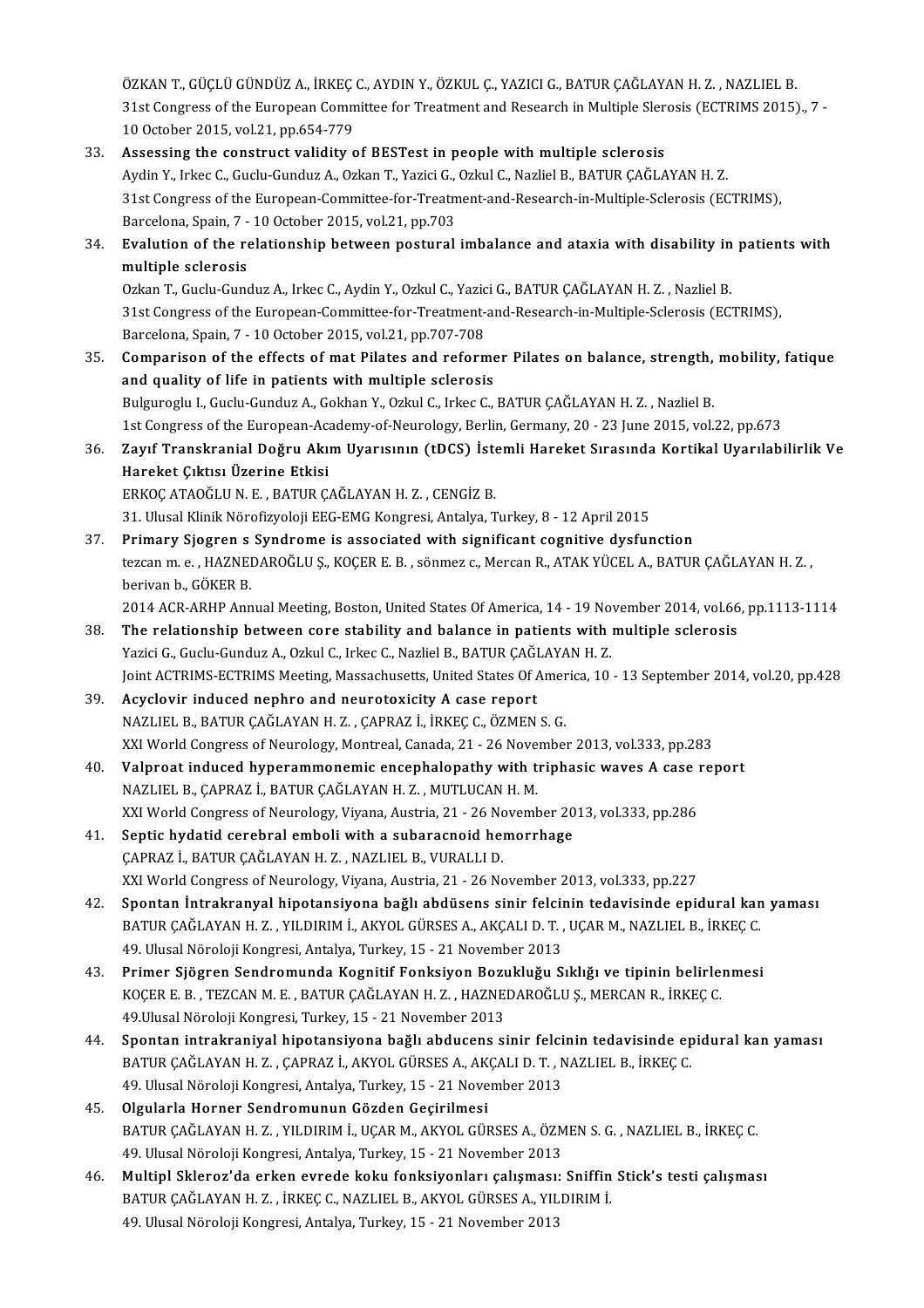- 47. Spontan İntrakraniyel Hipotansiyona Bağlı Abdüsens Sinir Felcinin Tedavisinde Kan Yaması Spontan İntrakraniyel Hipotansiyona Bağlı Abdüsens Sinir Felcinin Tedavisinde<br>BATUR ÇAĞLAYAN H. Z. , ÇAPRAZ İ., AKYOL GÜRSES A., AKÇALI D. T. , NAZLIEL B., İRKEÇ C.<br>40 Hlusel Nöreleji Kongresi Turkey 15 - 21 Nevember 2012 Spontan İntrakraniyel Hipotansiyona Bağlı Abdüsens S<br>BATUR ÇAĞLAYAN H. Z. , ÇAPRAZ İ., AKYOL GÜRSES A., AKÇAL<br>49. Ulusal Nöroloji Kongresi, Turkey, 15 - 21 November 2013<br>Trifozik dalgalarla seyreden ilase bağlı nankonyülsi BATUR ÇAĞLAYAN H. Z. , ÇAPRAZ İ., AKYOL GÜRSES A., AKÇALI D. T. , NAZLIEL B., İRKEÇ C<br>49. Ulusal Nöroloji Kongresi, Turkey, 15 - 21 November 2013<br>48. Trifazik dalgalarla seyreden ilaca bağlı nonkonvülzif status epilept
- 49. Ulusal Nöroloji Kongresi, Turkey, 15 21 November 2013<br>Trifazik dalgalarla seyreden ilaca bağlı nonkonvülzif status epileptikus olg<br>ÇAPRAZ İ., BATUR ÇAĞLAYAN H. Z. , KENAN İ., İSKENDER M., BİLİR E.<br>29.Ulusal Klinik Nö 48. Trifazik dalgalarla seyreden ilaca bağlı nonkonvülzif status epileptikus olguları (CAPRAZ İ., BATUR ÇAĞLAYAN H. Z. , KENAN İ., İSKENDER M., BİLİR E.<br>29.Ulusal Klinik Nörofizyoloji EEG-EMG Kongresi, Antalya, Turkey, 3 - 07 April 2013<br>49. Effects of the Clinical Ai-Chi on strength, balance and walking
- 29.Ulusal k<br>Effects of<br>Sclerosis<br>Irkes G. Bs Effects of the Clinical Ai-Chi on strength, balance and walking performance in<br>Sclerosis<br>Irkec C., Bayraktar D., GÜÇLÜ GÜNDÜZ A., YAZICI G., NAZLIEL B., BATUR ÇAĞLAYAN H. Z.<br>Eth Congress of the Pan Asian Committee for Trea

Sclerosis<br>Irkec C., Bayraktar D., GÜÇLÜ GÜNDÜZ A., YAZICI G., NAZLIEL B., BATUR ÇAĞLAYAN H. Z.<br>5th Congress of the Pan-Asian-Committee-for-Treatment-and-Research-in-Multiple-Sclerosis (PACTRIMS), Beijing,<br>China 13, 15 Sept Irkec C., Bayraktar D., GÜÇLÜ GÜNDÜZ A., YAZICI G.,<br>5th Congress of the Pan-Asian-Committee-for-Treat<br>China, 13 - 15 September 2012, vol.19, pp.684-685<br>Relationship between Lawer Extremity Streng 5th Congress of the Pan-Asian-Committee-for-Treatment-and-Research-in-Multiple-Sclerosis (PACTRIMS), Be<br>China, 13 - 15 September 2012, vol.19, pp.684-685<br>50. Relationship between Lower Extremity Strength and Balance in pat

- China, 13 15 September 2012, vol.19, pp.684-685<br>Relationship between Lower Extremity Strength and Balance in patients with Multiple Sclerosis<br>Irkec C., ÇITAKER S., GÜÇLÜ GÜNDÜZ A., YAZICI G., Bayraktar D., NAZLIEL B., BA Relationship between Lower Extremity Strength and Balance in patients with Multiple Sclerosis<br>Irkec C., ÇITAKER S., GÜÇLÜ GÜNDÜZ A., YAZICI G., Bayraktar D., NAZLIEL B., BATUR ÇAĞLAYAN H. Z.<br>5th Congress of the Pan-Asian-C Irkec C., ÇITAKER S., GÜÇLÜ GÜNDÜZ A., YAZICI<br>5th Congress of the Pan-Asian-Committee-for-1<br>China, 13 - 15 September 2012, vol.19, pp.656<br>Effects of Bilates in Multinle Selenesis 5th Congress of the Pan-Asian-Committee-f<br>China, 13 - 15 September 2012, vol.19, pp.6<br>51. Effects of Pilates in Multiple Sclerosis<br>Inles C. CUCLU CUNDUZ A. CITAKER S. NA
- China, 13 15 September 2012, vol.19, pp.656<br>Effects of Pilates in Multiple Sclerosis<br>Irkec C., GÜÇLÜ GÜNDÜZ A., ÇITAKER S., NAZLIEL B., BATUR ÇAĞLAYAN H. Z.<br>Eth Congress of the Pen-Asian Committee for Treatment and Pessa Effects of Pilates in Multiple Sclerosis<br>Irkec C., GÜÇLÜ GÜNDÜZ A., ÇITAKER S., NAZLIEL B., BATUR ÇAĞLAYAN H. Z.<br>5th Congress of the Pan-Asian-Committee-for-Treatment-and-Research-in-Multiple-Sclerosis (PACTRIMS), Beijing, Irkec C., GÜÇLÜ GÜNDÜZ A., ÇITAKER S., NAZLI<br>5th Congress of the Pan-Asian-Committee-for-1<br>China, 13 - 15 September 2012, vol.19, pp.684 5th Congress of the Pan-Asian-Committee-for-Treatment-and-Research-in-Multiple-Sclerosis (PACTRIMS), Beijin<br>China, 13 - 15 September 2012, vol.19, pp.684<br>52. Effects of the Clinical Ai-Chi on fatigue, mood and quality of l
- China, 13 15 September 2012, vol.19, pp.684<br>Effects of the Clinical Ai-Chi on fatigue, mood and quality of life in patients with<br>Irkec C., GÜÇLÜ GÜNDÜZ A., Bayraktar D., YAZICI G., NAZLIEL B., BATUR ÇAĞLAYAN H. Z.<br>Eth Co Effects of the Clinical Ai-Chi on fatigue, mood and quality of life in patients with Multiple Sclerosis<br>Irkec C., GÜÇLÜ GÜNDÜZ A., Bayraktar D., YAZICI G., NAZLIEL B., BATUR ÇAĞLAYAN H. Z.<br>5th Congress of the Pan-Asian-Com Irkec C., GÜÇLÜ GÜNDÜZ A., Bayraktar D., YAZICI G., NAZLIEL B., BATUR ÇAĞLAYAN H. Z.<br>5th Congress of the Pan-Asian-Committee-for-Treatment-and-Research-in-Multiple-Sclerosis (PACTRIMS), Beijing,<br>China, 13 - 15 September 20
- 53. The Effects of Pilates and Ai-Chi Methods in Patients with Multiple Sclerosis China, 13 - 15 September 2012, vol.19, pp.685<br>The Effects of Pilates and Ai-Chi Methods in Patients with Multiple Sclerosis<br>GÜÇLÜ GÜNDÜZ A., Irkec C., Bayraktar D., BATUR ÇAĞLAYAN H. Z. , YAZICI G., ÇITAKER S., NAZLIEL B.<br> 65th Annual Meeting of the American-Academy-of-Neurology (AAN), California, United States Of America, 16 - 23<br>March 2013. vol.80 GÜÇLÜ GÜNDÜZ A.,<br>65th Annual Meetin;<br>March 2013, vol.80<br>Takayası: Arteriti
- 54. Takayasu Arteriti Olgusunda Gelişen Serebral İskemi March 2013, vol.80<br>**Takayasu Arteriti Olgusunda Gelişen Serebral İskemi**<br>KARACAN GÖLEN M., BATUR ÇAĞLAYAN H. Z. , ÖZTÜRK M. A. , ILGIT E. T. , ÖNER A. Y. , KARAKUŞ A., NAZLIEL B.<br>48 Ulusal Nörolaji Kangresi Turkay, 16 , 22 Takayasu Arteriti Olgusunda Gelişen Serebral İskemi<br>KARACAN GÖLEN M., BATUR ÇAĞLAYAN H. Z. , ÖZTÜRK M. A.<br>48.Ulusal Nöroloji Kongresi, Turkey, 16 - 22 November 2012<br>Asiklovin tedevisi sonrası gelişen nöroteksisite olayay KARACAN GÖLEN M., BATUR ÇAĞLAYAN H. Z. , ÖZTÜRK M. A. ,<br>48.Ulusal Nöroloji Kongresi, Turkey, 16 - 22 November 2012<br>55. Asiklovir tedavisi sonrası gelişen nörotoksisite olgusu<br>ÖZMEN S. G. GESOĞLUT, PATUR GAĞLAYAN H.Z. GARRA
- 48.Ulusal Nöroloji Kongresi, Turkey, 16 22 November 2012<br>**Asiklovir tedavisi sonrası gelişen nörotoksisite olgusu**<br>ÖZMEN S. G. , GESOĞLU T., BATUR ÇAĞLAYAN H. Z. , ÇAPRAZ İ., NAZLIEL B.<br>48. Ulusal Näroloji Kongresi, Anta Asiklovir tedavisi sonrası gelişen nörotoksisite olgusu<br>ÖZMEN S. G. , GESOĞLU T., BATUR ÇAĞLAYAN H. Z. , ÇAPRAZ İ., NAZLIE<br>48. Ulusal Nöroloji Kongresi, Antalya, Turkey, 16 - 22 November 2012<br>Bilataral Dilata Bunillanın Na ÖZMEN S. G. , GESOĞLU T., BATUR ÇAĞLAYAN H.<br>48. Ulusal Nöroloji Kongresi, Antalya, Turkey, 16<br>56. Bilateral Dilate Pupillanın Nadir nedenleri<br>BATUR CAĞLAYAN H. Z., COLBAK ISIKAYA İ. K
- 48. Ulusal Nöroloji Kongresi, Antalya, Turkey, 16 22 November 2012<br>Bilateral Dilate Pupillanın Nadir nedenleri<br>BATUR ÇAĞLAYAN H. Z. , ÇOLPAK IŞIKAY A. İ. , KANSU T., NALÇACIOĞLU P.<br>48 Ulusal Nöroloji Kongresi Turkey, 16 Bilateral Dilate Pupillanın Nadir nedenleri<br>BATUR ÇAĞLAYAN H. Z. , ÇOLPAK IŞIKAY A. İ. , KANSU T., NAL<br>48.Ulusal Nöroloji Kongresi, Turkey, 16 - 22 November 2012<br>Nadir Görülen Bir Serebrel Embeli Olsusu BATUR ÇAĞLAYAN H. Z., ÇOLPAK IŞIKAY A. İ., K<br>48.Ulusal Nöroloji Kongresi, Turkey, 16 - 22 Nov<br>57. Nadir Görülen Bir Serebral Emboli Olgusu<br>GAPPAZ İ. PATUP CAĞLAYAN H. Z., VUPALLI D
- 48.Ulusal Nöroloji Kongresi, Turkey, 16 22 November 2012<br><mark>Nadir Görülen Bir Serebral Emboli Olgusu</mark><br>ÇAPRAZ İ., BATUR ÇAĞLAYAN H. Z. , VURALLI D., ERER D., ÖNER A. Y. , NAZLIEL B.<br>48 Ulusal Nöroloji Kongresi Turkey, 16 Nadir Görülen Bir Serebral Emboli Olgusu<br>ÇAPRAZ İ., BATUR ÇAĞLAYAN H. Z. , VURALLI D., ERER D., ÖN<br>48.Ulusal Nöroloji Kongresi, Turkey, 16 - 22 November 2012<br>Enilantik olaylarda korpus kallazum splanjumda sesis 58. CAPRAZ İ., BATUR ÇAĞLAYAN H. Z., VURALLI D., ERER D., ÖNER A. Y., NA<br>58. Epileptik olgularda korpus kallozum spleniumda geçici lezyonlar<br>58. Epileptik olgularda korpus kallozum spleniumda geçici lezyonlar<br>59. Epileptik
- 48.Ulusal Nöroloji Kongresi, Turkey, 16 22 November 2012<br><mark>Epileptik olgularda korpus kallozum spleniumda geçici lezyonlar</mark><br>YILDIRIM İ., BATUR ÇAĞLAYAN H. Z. , AKYOL GÜRSES A., KAYALI N., BİLİR E.<br>48. Ulusal Nöroloji Kong Epileptik olgularda korpus kallozum spleniumda geçici lezyonl<br>YILDIRIM İ., BATUR ÇAĞLAYAN H. Z. , AKYOL GÜRSES A., KAYALI N., Bİ<br>48. Ulusal Nöroloji Kongresi, Antalya, Turkey, 16 - 22 November 2012<br>Vertebral Arter Diseksiy 48. Ulusal Nöroloji Kongresi, Antalya, Turkey, 16 - 22 November 2012<br>59. Vertebral Arter Diseksiyonu ve Sjogren Sendromu
- 48. Ulusal Nöroloji Kongresi, Antalya, Turkey, 16 22 November 2012<br>Vertebral Arter Diseksiyonu ve Sjogren Sendromu<br>ÇAPRAZ İ., BATUR ÇAĞLAYAN H. Z. , YILMAZ D., YAZICIOĞLU CEZAYİR D., BİTİK B., ÖNER A. Y. , NAZLIEL B.<br>48 Vertebral Arter Diseksiyonu ve Sjogren Sendromu<br>ÇAPRAZ İ., BATUR ÇAĞLAYAN H. Z. , YILMAZ D., YAZICIOĞLU (<br>48.Ulusal Nöroloji Kongresi, Turkey, 16 - 22 November 2012<br>Mananiit ile karısan ve bilataral bayin sanı talamus tut 60. Menenjit ile karışan ve bilateral beyin sapı talamus tutulumu gösteren bir NöroBehçet olgusu
- 48.Ulusal Nöroloji Kongresi, Turkey, 16 22 November 2012<br>Menenjit ile karışan ve bilateral beyin sapı talamus tutulumu gösteren bir NöroBehçet olgusu<br>AKKAYA E., MELTEM K. G. , YAZICIOĞLU CEZAYİR D., KOÇER E. B. , BATUR Ç Menenjit ile karışan ve bilateral beyin sapı talamus tut<br>AKKAYA E., MELTEM K. G. , YAZICIOĞLU CEZAYİR D., KOÇER E<br>48.Ulusal Nöroloji Kongresi, Turkey, 16 - 22 November 2012<br>Multial Sklaneg bu Hastalarda Bilates ve Ai Chi E AKKAYA E., MELTEM K. G. , YAZICIOĞLU CEZAYİR D., KOÇER E. B. , BATUR ÇAĞLAYAN H. Z. , KURUOĞLU H. R.<br>48.Ulusal Nöroloji Kongresi, Turkey, 16 - 22 November 2012<br>61. Multipl Skleroz lu Hastalarda Pilates ve Ai Chi Egzersiz Y
- 48.Ulusal Nöroloji Kongresi, Turkey, 16 22 November 2012<br>Multipl Skleroz lu Hastalarda Pilates ve Ai Chi Egzersiz Yöntemlerinin Etkilerinin Karşılaştırılması<br>GÜÇLÜ GÜNDÜZ A., BAYRAKTAR D., YAZICI G., BATUR ÇAĞLAYAN H. Z. 48.Ulusal Nöroloji Kongresi, Turkey, 16 - 22 November 2012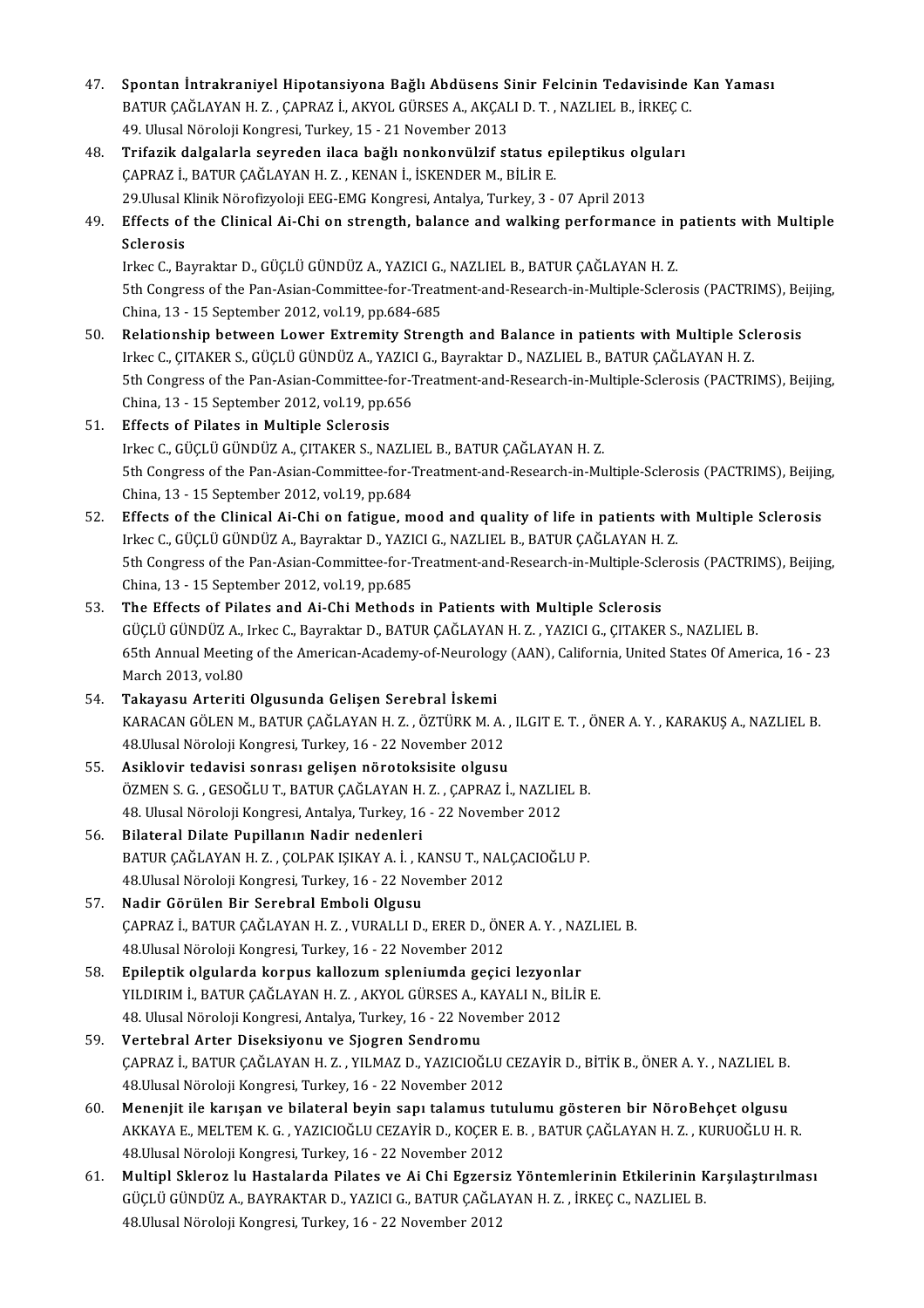| 62. | Multiple Skleroz lu Hastalarda Patlayıcı Güç                                                                                    |
|-----|---------------------------------------------------------------------------------------------------------------------------------|
|     | ÇITAKER S., GÜÇLÜ GÜNDÜZ A., BATUR ÇAĞLAYAN H. Z., İRKEÇ C., NAZLIEL B.                                                         |
|     | 48. Ulusal Nöroloji Kongresi, Turkey, 16 - 22 November 2012                                                                     |
| 63. | Vertebral arter diseksiyonu ve sjögren sendromu                                                                                 |
|     | ÇAPRAZ İ., BATUR ÇAĞLAYAN H.Z., YILMAZ D., YAZICIOĞLU CEZAYİR D., BİTİK B., ÖNER A.Y., NAZLIEL B.                               |
|     | 48. Ulusal Nöroloji Kongresi, Antalya, Turkey, 16 - 22 November 2012                                                            |
| 64. | Metanol Zehirlenmesinde Nörolojik Tutulum Olgu sunumu                                                                           |
|     | ÖZMEN S. G., TÜRKOĞLU M., BATUR ÇAĞLAYAN H. Z., ÇAPRAZ İ., ÖNER A. Y., NAZLIEL B.                                               |
|     | 48 Ulusal Nöroloji Kongresi, Turkey, 16 - 22 November 2012                                                                      |
| 65. | A case of multiple sclerosis and celiac disease                                                                                 |
|     | İRKEÇ C., BATUR ÇAĞLAYAN H. Z., ÇAPRAZ İ., DUMLU G. Ş., AKYÜREK ATALAY N.                                                       |
|     | PACTRİMS, Beijing, China, 13 - 15 November 2012, vol 19, pp.692                                                                 |
| 66. | MS ve normal sağlıklı bireylerde retina sinir lifi tabakası ve oftalmik renkli dopler ultrasonografi                            |
|     | parametrelerinin karşılaştırılması                                                                                              |
|     | AKTAŞ Z., ÇAPRAZ İ., AKÇAM T., BATUR ÇAĞLAYAN H. Z., ÖZHAN OKTAR S., HASANREİSOĞLU C. M., İRKEÇ C.                              |
|     | Türk Oftalmoloji Derneği 46. Ulusal Kongresi, Antalya, Turkey, 17 - 21 October 2012                                             |
| 67. | Santral sinir sistemi tutulumu ile seyreden Eales hastalığı olgusu                                                              |
|     | IRKEÇ C., ÇAPRAZ İ., BATUR ÇAĞLAYAN H. Z., KARAKUŞ A., ATMACA L.                                                                |
|     | 47. Ulusal Nöroloji Kongresi, Antalya, Turkey, 25 November - 01 December 2011                                                   |
| 68. | Behçet hastalığının ilk belirtisi olarak serebral venöz tromboz olgusu                                                          |
|     | İRKEÇ C., ÇAPRAZ İ., BATUR ÇAĞLAYAN H. Z., KARAKUŞ A., TUFAN A.                                                                 |
|     | 47. Ulusal Nöroloji Kongresi, Antalya, Turkey, 25 - 27 November 2011                                                            |
| 69. | Elektrofizyolojik incelemeyle tanı konulan pancoast tümörlü iki olgu<br>BATUR ÇAĞLAYAN H.Z., ERKOÇ ATAOĞLU N. E., KURUOĞLU H.R. |
|     | 25. Ulusal Klinik Nörofizyoloji EEG-EMG Kongresi, Turkey, 15 - 19 April 2009                                                    |
| 70. | Duyusal Guillain-Barre Sendromlu olguların gözden geçirilmesi                                                                   |
|     | BATUR ÇAĞLAYAN H.Z., ERKOÇ ATAOĞLU N.E., CENGİZ B., KURUOĞLU H.R.                                                               |
|     | 25. Ulusal Klinik Nörofizyoloji EEG-EMG Kongresi, Turkey, 15 - 19 April 2009                                                    |
| 71. | Elektrofizyolojik İncelemeyle Tanı Konulan Pancoast Tümörlü İki Olgu                                                            |
|     | BATUR ÇAĞLAYAN H.Z., ERKOÇ ATAOĞLU N.E., KURUOĞLU H.R.                                                                          |
|     | 25. Ulusal Klinik Nörofizyoloji EEG-EMG Kongresi, Antalya, Turkey, 15 - 19 April 2009                                           |
| 72. | Klinik ve Elektrofizyolojik bulgularıyla vaskulitik nöropati olgularının gözden geçirilmesi                                     |
|     | ERKOÇ ATAOĞLU N. E., BATUR ÇAĞLAYAN H. Z., CENGİZ B., KURUOĞLU H. R.                                                            |
|     | 25. Ulusal Klinik Nörofizyoloji EEG-EMG Kongresi, Turkey, 15 - 19 April 2009                                                    |
| 73. | Lambert-Eaton Myastenik Sendromu (LEMS): 6 Hastalık veri analizi                                                                |
|     | BATUR ÇAĞLAYAN H. Z., FİLİZ A., CENGİZ B., KURUOĞLU H. R.                                                                       |
|     | 25. Ulusal Klinik Nörofizyoloji EEG-EMG Kongresi, Turkey, 15 - 19 April 2009                                                    |
| 74. | Correlation between serum acetylcholine receptor antibody titer and electrophysilogical parameters                              |
|     | in patients with myasthenia gravis                                                                                              |
|     | CENGIZ B., BATUR ÇAĞLAYAN H. Z., ÇEVİK M. U., KURUOĞLU H. R.                                                                    |
|     | 13th European Congress of Clinical Neurophysiology, 4 - 08 May 2008                                                             |
|     |                                                                                                                                 |
|     | Courses                                                                                                                         |
|     |                                                                                                                                 |
|     | Damar yolu açma becerisi, Undergraduate, 2017 - 2018                                                                            |
|     | Motor Evamination Undergraduate 2017 2010                                                                                       |

UOUTSES<br>Damar yolu açma becerisi, Undergraduate, 2017 -<br>Motor Examination, Undergraduate, 2017 - 2018<br>Bes Bernin muairencei, Undergraduate, 2017 - 201 Damar yolu açma becerisi, Undergraduate, 2017 - 20<br>Motor Examination, Undergraduate, 2017 - 2018<br>Baş Boyun muayenesi, Undergraduate, 2017 - 2018<br>Krapial sinirlər (1.6), Undergraduate, 2017 - 2018 Motor Examination, Undergraduate, 2017 - 2018<br>Baş Boyun muayenesi, Undergraduate, 2017 - 2018<br>Kranial sinirler (1-6), Undergraduate, 2017 - 2018<br>Sunarfisial and nathological reflayes, Undergraduat Superficial and pathological reflexes, Undergraduate, 2017 - 2018<br>Cranial Nerves, Undergraduate, 2017 - 2018 Kranial sinirler (1-6), Undergraduate, 2017 - 2018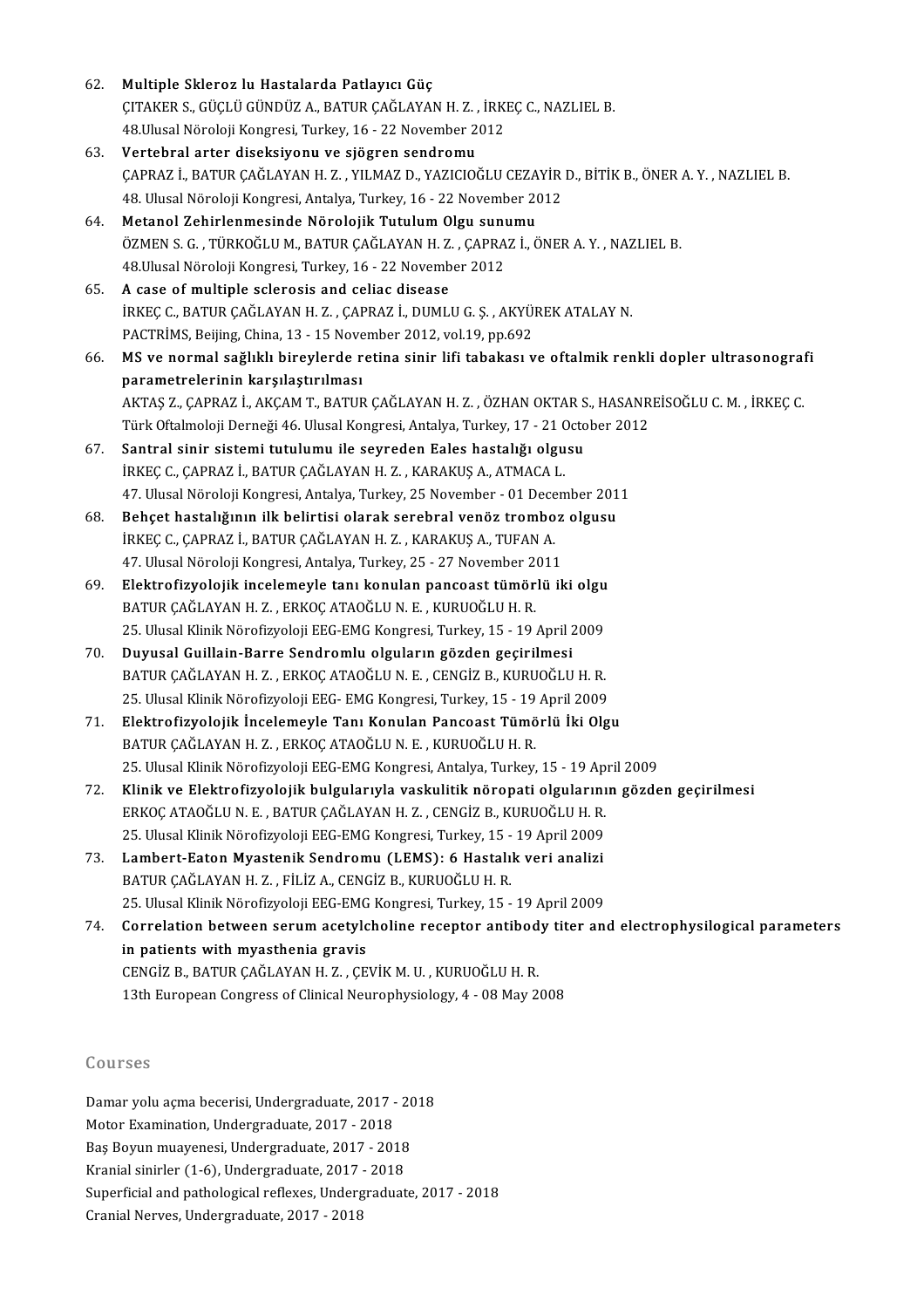Sensory Examination, Undergraduate, 2017 - 2018<br>Moter Musuane, Undergraduate, 2017 - 2018 Sensory Examination, Undergraduate, 2017 - 2<br>Motor Muayene, Undergraduate, 2017 - 2018<br>Pementia, Undergraduate, 2017 - 2019 Sensory Examination, Undergraduate, 2<br>Motor Muayene, Undergraduate, 2017 -<br>Dementia, Undergraduate, 2017 - 2018<br>Duun Muayenesi, Undergraduate, 2017 Motor Muayene, Undergraduate, 2017 - 2018<br>Dementia, Undergraduate, 2017 - 2018<br>Duyu Muayenesi, Undergraduate, 2017 - 2018 Dementia, Undergraduate, 2017 - 2018<br>Duyu Muayenesi, Undergraduate, 2017 - 2018<br>Neuroophthalmology, Undergraduate, 2017 - 2018<br>Yüzayel ve Pateleijk Befleksler, Undergraduate, 201 Yüzeyel ve Patolojik Refleksler, Undergraduate, 2017 - 2018<br>Nörooftalmoloji, Undergraduate, 2017 - 2018 Neuroophthalmology, Undergraduate, 2017 - 2<br>Yüzeyel ve Patolojik Refleksler, Undergraduate<br>Nörooftalmoloji, Undergraduate, 2017 - 2018

#### Advising Theses

Advising Theses<br>Batur Çağlayan H. Z. , ClinicalFeatures,LaboratyFindşngsand Radiological Examinations in Patiens withIdiopatic<br>Intragrapial Hymortonsian, Evnortica In Madigina V SAVPUN(Student), 2021 ITA VISING<br>Intur Çağlayan H. Z. , ClinicalFeatures,LaboratyFindşngsand Radiological Exa<br>İntracranial Hypertension, Expertise In Medicine, Y.SAVRUN(Student), 2021<br>BATUR GAĞLAYAN H. Z., Clinical Features, Annreash And Pregne Batur Çağlayan H. Z. , ClinicalFeatures,LaboratyFindşngsand Radiological Examinations in Patiens withIdiopatic<br>İntracranial Hypertension, Expertise In Medicine, Y.SAVRUN(Student), 2021<br>BATUR ÇAĞLAYAN H. Z. , Clinical Featu İntracranial Hypertension, Expertise In Medicine,<br>BATUR ÇAĞLAYAN H. Z. , Clinical Features, Appro<br>Expertise In Medicine, Ü.ÇİĞDEM(Student), 2020<br>BATUR ÇAĞLAYAN H. Z., Risk featare, clinical fea BATUR ÇAĞLAYAN H. Z. , Clinical Features, Approach And Prognosis In Spontaneous Craniocervical Artery Dissections,<br>Expertise In Medicine, Ü.ÇİĞDEM(Student), 2020<br>BATUR ÇAĞLAYAN H. Z. , Risk factors , clinical features and Expertise In Medicine, Ü.ÇİĞDEM(Student), 2020<br>BATUR ÇAĞLAYAN H. Z. , Risk factors , clinical features and prognosis evaluation in patients with sinus vein thrombosis,<br>Expertise In Medicine, H.MELTEM(Student), 2015

#### Activities in Scientific Journals

Türk Beyin Damar Hastalıkları Dergisi, Advisory Committee Member, 2020 - Continues

#### Memberships / Tasks in Scientific Organizations

Memberships / Tasks in Scientific Organizations<br>Türk Beyin Damar Hastalıkları Derneği, Member, 2015 - Continues, Turkey<br>Türk Nöreleji Derneği, Member, 2005, Continues, Turkey Türk Beyin Damar Hastalıkları Dereneme Organizacı<br>Türk Beyin Damar Hastalıkları Derneği, Member, 2015 - Co<br>Türk Nöroloji Derneği, Member, 2005 - Continues, Turkey Türk Nöroloji Derneği, Member, 2005 - Continues, Turkey<br>Scientific Refereeing

Scientific Refereeing<br>TURKISH JOURNAL OF MEDICAL SCIENCES, Journal Indexed in SCI-E, April 2022<br>MEDICINE Journal Indoxed in SCLE March 2022 Berentine Nerersenig<br>TURKISH JOURNAL OF MEDICAL SCIENCES, Journ<br>MEDICINE, Journal Indexed in SCI-E, March 2022<br>TÜRK NÖROLOU DERCİSİ, National Scientific Refre TURKISH JOURNAL OF MEDICAL SCIENCES, Journal Indexed in SCI-E, April<br>MEDICINE, Journal Indexed in SCI-E, March 2022<br>TÜRK NÖROLOJİ DERGİSİ, National Scientific Refreed Journal, March 2022<br>TÜRK NÖROLOJİ DERGİSİ, National Sci MEDICINE, Journal Indexed in SCI-E, March 2022<br>TÜRK NÖROLOJİ DERGİSİ, National Scientific Refreed Journal, March 2022<br>TÜRK NÖROLOJİ DERGİSİ, National Scientific Refreed Journal, January 2022<br>ERONTIERS IN NEUROLOCY, Jaurnal TÜRK NÖROLOJİ DERGİSİ, National Scientific Refreed Journal, March<br>TÜRK NÖROLOJİ DERGİSİ, National Scientific Refreed Journal, January<br>FRONTIERS IN NEUROLOGY, Journal Indexed in SCI-E, January 2022<br>MEDICINE Journal Indexed TÜRK NÖROLOJİ DERGİSİ, National Scientific Refreed |<br>FRONTIERS IN NEUROLOGY, Journal Indexed in SCI-E,<br>MEDICINE, Journal Indexed in SCI-E, December 2021<br>Naure Ophthalmalagy, Other Indexed Journal, Ostaha FRONTIERS IN NEUROLOGY, Journal Indexed in SCI-E, January 2022<br>MEDICINE, Journal Indexed in SCI-E, December 2021 MEANDROS MEDİCAL AND DENTAL JOURNAL, National Scientific Refreed Journal, October 2021<br>MEDICINE, Journal Indexed in SCI-E, September 2021 Neuro-Ophthalmology, Other Indexed Journal, October 2021 MEANDROS MEDICAL AND DENTAL JOURNAL, National Scientifi<br>MEDICINE, Journal Indexed in SCI-E, September 2021<br>Neuro-Ophthalmology, Other Indexed Journal, September 2021<br>MEDICINE Journal Indexed in SCLE, August 2021 MEDICINE, Journal Indexed in SCI-E, September 20<br>Neuro-Ophthalmology, Other Indexed Journal, Sep<br>MEDICINE, Journal Indexed in SCI-E, August 2021<br>MEDICINE, Journal Indexed in SCI-E, August 2021 Neuro-Ophthalmology, Other Indexed Journal, Sep<br>MEDICINE, Journal Indexed in SCI-E, August 2021<br>MEDICINE, Journal Indexed in SCI-E, August 2021<br>MEDICINE, Journal Indexed in SCI-E, August 2021 MEDICINE, Journal Indexed in SCI-E, August 2021<br>MEDICINE, Journal Indexed in SCI-E, August 2021<br>MEDICINE, Journal Indexed in SCI-E, August 2021 MEDICINE, Journal Indexed in SCI-E, August 2021<br>MEDICINE, Journal Indexed in SCI-E, August 2021<br>ANKARA ÜNİVERSİTESİ TIP FAKÜLTESİ MECMUASI, National Scientific Refreed Journal, April 2021<br>MEDICINE, Journal Indeved in SCLE, MEDICINE, Journal Indexed in SCI-E, August 2021<br>ANKARA ÜNİVERSİTESİ TIP FAKÜLTESİ MECMUA<br>MEDICINE, Journal Indexed in SCI-E, March 2021<br>TÜRK PEVİN DAMAR HASTALIKLARI DERÇİSİ, Na ANKARA ÜNİVERSİTESİ TIP FAKÜLTESİ MECMUASI, National Scientific Refreed Journal, April 202<br>MEDICINE, Journal Indexed in SCI-E, March 2021<br>TüRK BEYİN DAMAR HASTALIKLARI DERGİSİ, National Scientific Refreed Journal, January MEDICINE, Journal Indexed in SCI-E, March 2021<br>TÜRK BEYİN DAMAR HASTALIKLARI DERGİSİ, National Scientific Re:<br>Türk Beyin Damar Hastalıkları Dergisi, Other Journals, August 2020<br>MEDICINE, Journal Indoved in SCLE January 202 TÜRK BEYİN DAMAR HASTALIKLARI DERGİSİ, Nati<br>Türk Beyin Damar Hastalıkları Dergisi, Other Journa<br>MEDICINE, Journal Indexed in SCI-E, January 2020<br>MEDICINE, SCI Journal July 2019 Türk Beyin Damar Hastalıkları Dergisi, Other Journals, August 2020<br>MEDICINE, Journal Indexed in SCI-E, January 2020<br>MEDICINE, SCI Journal, July 2019